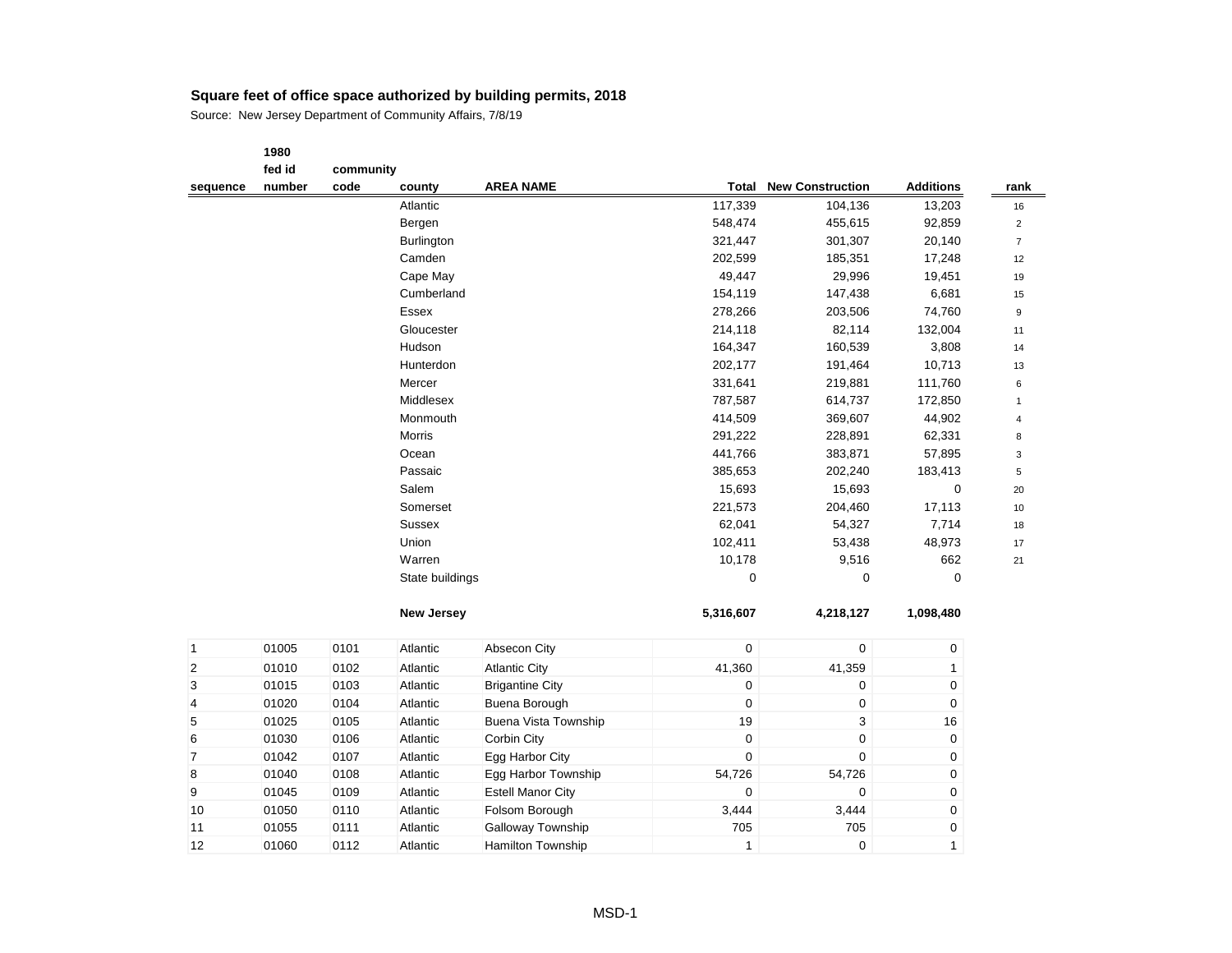|          | 1980   |           |          |                           |                  |                         |                  |
|----------|--------|-----------|----------|---------------------------|------------------|-------------------------|------------------|
|          | fed id | community |          |                           |                  |                         |                  |
| sequence | number | code      | county   | <b>AREA NAME</b>          | Total            | <b>New Construction</b> | <b>Additions</b> |
| 13       | 01065  | 0113      | Atlantic | Hammonton Town            | 9,197            | $\pmb{0}$               | 9,197            |
| 14       | 01070  | 0114      | Atlantic | <b>Linwood City</b>       | $\boldsymbol{0}$ | $\mathbf 0$             | 0                |
| 15       | 01075  | 0115      | Atlantic | Longport Borough          | $\boldsymbol{0}$ | $\mathbf 0$             | $\mathbf 0$      |
| 16       | 01080  | 0116      | Atlantic | <b>Margate City</b>       | 883              | 883                     | 0                |
| 17       | 01085  | 0117      | Atlantic | Mullica Township          | $\boldsymbol{0}$ | $\pmb{0}$               | 0                |
| 18       | 01090  | 0118      | Atlantic | Northfield City           | $\mathbf 0$      | $\mathbf 0$             | 0                |
| 19       | 01095  | 0119      | Atlantic | Pleasantville City        | $\mathbf 0$      | $\mathbf 0$             | 0                |
| 20       | 01100  | 0120      | Atlantic | Port Republic City        | $\mathbf 0$      | $\Omega$                | 0                |
| 21       | 01105  | 0121      | Atlantic | Somers Point City         | 7,004            | 3,016                   | 3,988            |
| 22       | 01110  | 0122      | Atlantic | Ventnor City              | $\mathbf 0$      | $\mathbf 0$             | $\mathbf 0$      |
| 23       | 01115  | 0123      | Atlantic | Weymouth Township         | $\mathbf 0$      | $\pmb{0}$               | $\mathbf 0$      |
| 24       | 03005  | 0201      | Bergen   | Allendale Borough         | 9,424            | $\pmb{0}$               | 9,424            |
| 25       | 03010  | 0202      | Bergen   | Alpine Borough            | 0                | 0                       | 0                |
| 26       | 03015  | 0203      | Bergen   | Bergenfield Borough       | $\mathbf 0$      | $\pmb{0}$               | $\mathbf 0$      |
| 27       | 03020  | 0204      | Bergen   | Bogota Borough            | 234              | $\pmb{0}$               | 234              |
| 28       | 03025  | 0205      | Bergen   | Carlstadt Borough         | $\mathbf 0$      | $\mathbf 0$             | $\mathbf 0$      |
| 29       | 03030  | 0206      | Bergen   | Cliffside Park Borough    | $\boldsymbol{0}$ | $\mathbf 0$             | 0                |
| 30       | 03035  | 0207      | Bergen   | Closter Borough           | $\mathbf 0$      | $\mathbf 0$             | $\mathbf 0$      |
| 31       | 03040  | 0208      | Bergen   | Cresskill Borough         | $\mathbf 0$      | 0                       | $\mathbf 0$      |
| 32       | 03045  | 0209      | Bergen   | Demarest Borough          | 9,555            | $\pmb{0}$               | 9,555            |
| 33       | 03050  | 0210      | Bergen   | Dumont Borough            | 0                | $\pmb{0}$               | 0                |
| 34       | 03067  | 0211      | Bergen   | Elmwood Park Borough      | $\mathbf{1}$     | $\pmb{0}$               | 1                |
| 35       | 03060  | 0212      | Bergen   | East Rutherford Borough   | $\mathbf 0$      | $\mathbf 0$             | 0                |
| 36       | 03065  | 0213      | Bergen   | Edgewater Borough         | $\mathbf 0$      | $\mathbf 0$             | 0                |
| 37       | 03070  | 0214      | Bergen   | Emerson Borough           | $\Omega$         | $\Omega$                | 0                |
| 38       | 03075  | 0215      | Bergen   | <b>Englewood City</b>     | 3,477            | 3,477                   | 0                |
| 39       | 03080  | 0216      | Bergen   | Englewood Cliffs Borough  | $\mathbf 0$      | $\mathbf 0$             | $\mathbf 0$      |
| 40       | 03085  | 0217      | Bergen   | Fair Lawn Borough         | 45,687           | 45,687                  | $\mathbf 0$      |
| 41       | 03090  | 0218      | Bergen   | Fairview Borough          | 3,374            | $\mathbf 0$             | 3,374            |
| 42       | 03095  | 0219      | Bergen   | Fort Lee Borough          | 220,407          | 220,407                 | 0                |
| 43       | 03100  | 0220      | Bergen   | Franklin Lakes Borough    | $\mathbf 0$      | $\mathbf 0$             | 0                |
| 44       | 03105  | 0221      | Bergen   | <b>Garfield City</b>      | 0                | $\mathbf 0$             | 0                |
| 45       | 03110  | 0222      | Bergen   | Glen Rock Borough         | $\Omega$         | $\Omega$                | $\mathbf 0$      |
| 46       | 03115  | 0223      | Bergen   | <b>Hackensack City</b>    | 2,610            | 2,610                   | 0                |
| 47       | 03120  | 0224      | Bergen   | Harrington Park Borough   | 0                | $\mathbf 0$             | $\mathbf 0$      |
| 48       | 03125  | 0225      | Bergen   | Hasbrouck Heights Borough | 0                | $\mathbf 0$             | 0                |
| 49       | 03130  | 0226      | Bergen   | <b>Haworth Borough</b>    | $\Omega$         | $\Omega$                | $\Omega$         |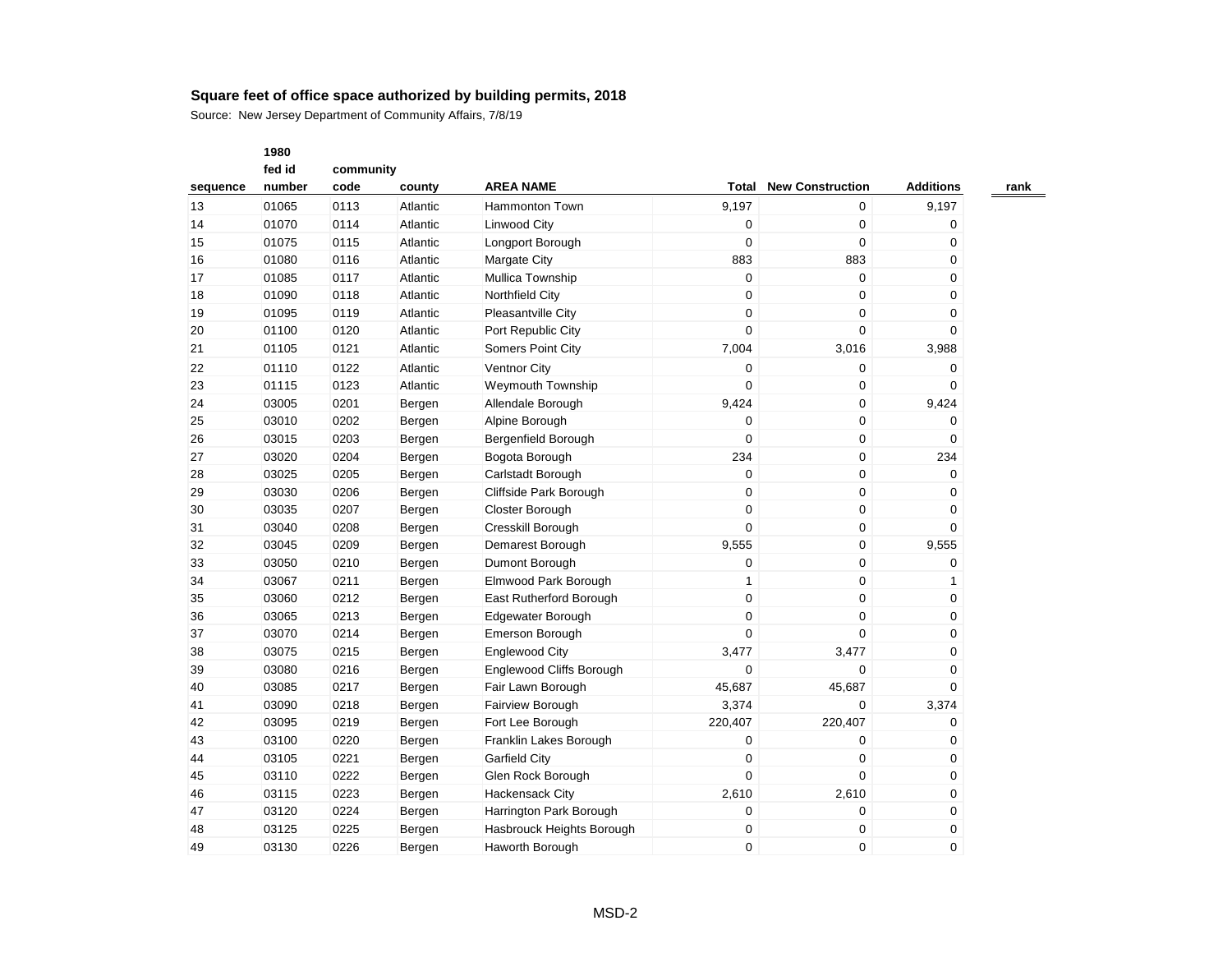Source: New Jersey Department of Community Affairs, 7/8/19

|          | fed id |      | community |                            |              |                         |                  |  |  |  |
|----------|--------|------|-----------|----------------------------|--------------|-------------------------|------------------|--|--|--|
| sequence | number | code | county    | <b>AREA NAME</b>           | Total        | <b>New Construction</b> | <b>Additions</b> |  |  |  |
| 50       | 03135  | 0227 | Bergen    | Hillsdale Borough          | 0            | 0                       | 0                |  |  |  |
| 51       | 03140  | 0228 | Bergen    | Ho-Ho-Kus Borough          | $\mathbf 0$  | 0                       | 0                |  |  |  |
| 52       | 03145  | 0229 | Bergen    | Leonia Borough             | 0            | $\pmb{0}$               | 0                |  |  |  |
| 53       | 03150  | 0230 | Bergen    | Little Ferry Borough       | 0            | 0                       | 0                |  |  |  |
| 54       | 03155  | 0231 | Bergen    | Lodi Borough               | 1,450        | 0                       | 1,450            |  |  |  |
| 55       | 03160  | 0232 | Bergen    | Lyndhurst Township         | 0            | 0                       | 0                |  |  |  |
| 56       | 03165  | 0233 | Bergen    | Mahwah Township            | 228          | $\mathbf{1}$            | 227              |  |  |  |
| 57       | 03170  | 0234 | Bergen    | Maywood Borough            | $\mathbf 0$  | $\mathbf 0$             | $\mathbf 0$      |  |  |  |
| 58       | 03175  | 0235 | Bergen    | Midland Park Borough       | $\mathbf 0$  | 0                       | 0                |  |  |  |
| 59       | 03180  | 0236 | Bergen    | Montvale Borough           | 0            | $\mathbf 0$             | 0                |  |  |  |
| 60       | 03185  | 0237 | Bergen    | Moonachie Borough          | 0            | 0                       | 0                |  |  |  |
| 61       | 03190  | 0238 | Bergen    | New Milford Borough        | 3,227        | 3,227                   | 0                |  |  |  |
| 62       | 03195  | 0239 | Bergen    | North Arlington Borough    | 0            | 0                       | 0                |  |  |  |
| 63       | 03200  | 0240 | Bergen    | Northvale Borough          | 0            | 0                       | 0                |  |  |  |
| 64       | 03205  | 0241 | Bergen    | Norwood Borough            | 1,349        | $\pmb{0}$               | 1,349            |  |  |  |
| 65       | 03210  | 0242 | Bergen    | Oakland Borough            | 0            | 0                       | 0                |  |  |  |
| 66       | 03215  | 0243 | Bergen    | Old Tappan Borough         | 0            | 0                       | 0                |  |  |  |
| 67       | 03220  | 0244 | Bergen    | Oradell Borough            | 0            | $\mathbf 0$             | 0                |  |  |  |
| 68       | 03225  | 0245 | Bergen    | Palisades Park Borough     | $\Omega$     | 0                       | 0                |  |  |  |
| 69       | 03230  | 0246 | Bergen    | Paramus Borough            | 6,344        | 100                     | 6,244            |  |  |  |
| 70       | 03235  | 0247 | Bergen    | Park Ridge Borough         | $\Omega$     | 0                       | $\Omega$         |  |  |  |
| 71       | 03240  | 0248 | Bergen    | Ramsey Borough             | 56,900       | $\pmb{0}$               | 56,900           |  |  |  |
| 72       | 03245  | 0249 | Bergen    | Ridgefield Borough         | 0            | 0                       | 0                |  |  |  |
| 73       | 03250  | 0250 | Bergen    | Ridgefield Park Village    | 0            | 0                       | 0                |  |  |  |
| 74       | 03255  | 0251 | Bergen    | Ridgewood Village          | $\mathbf{1}$ | $\mathbf{1}$            | 0                |  |  |  |
| 75       | 03260  | 0252 | Bergen    | River Edge Borough         | $\mathbf 0$  | 0                       | 0                |  |  |  |
| 76       | 03265  | 0253 | Bergen    | <b>River Vale Township</b> | 0            | $\pmb{0}$               | 0                |  |  |  |
| 77       | 03270  | 0254 | Bergen    | Rochelle Park Township     | 0            | $\mathbf 0$             | 0                |  |  |  |
| 78       | 03275  | 0255 | Bergen    | Rockleigh Borough          | $\Omega$     | $\Omega$                | 0                |  |  |  |
| 79       | 03280  | 0256 | Bergen    | Rutherford Borough         | 178,098      | 178,098                 | 0                |  |  |  |
| 80       | 03285  | 0257 | Bergen    | Saddle Brook Township      | 66           | $\mathbf 0$             | 66               |  |  |  |
| 81       | 03290  | 0258 | Bergen    | Saddle River Borough       | $\mathbf 0$  | 0                       | $\mathbf 0$      |  |  |  |
| 82       | 03295  | 0259 | Bergen    | South Hackensack Twp       | 0            | 0                       | 0                |  |  |  |
| 83       | 03300  | 0260 | Bergen    | <b>Teaneck Township</b>    | 3,425        | $\mathbf 0$             | 3,425            |  |  |  |
| 84       | 03305  | 0261 | Bergen    | <b>Tenafly Borough</b>     | 0            | 0                       | 0                |  |  |  |
| 85       | 03310  | 0262 | Bergen    | Teterboro Borough          | 0            | $\pmb{0}$               | 0                |  |  |  |
| 86       | 03315  | 0263 | Bergen    | Upper Saddle River Borough | $\Omega$     | 0                       | 0                |  |  |  |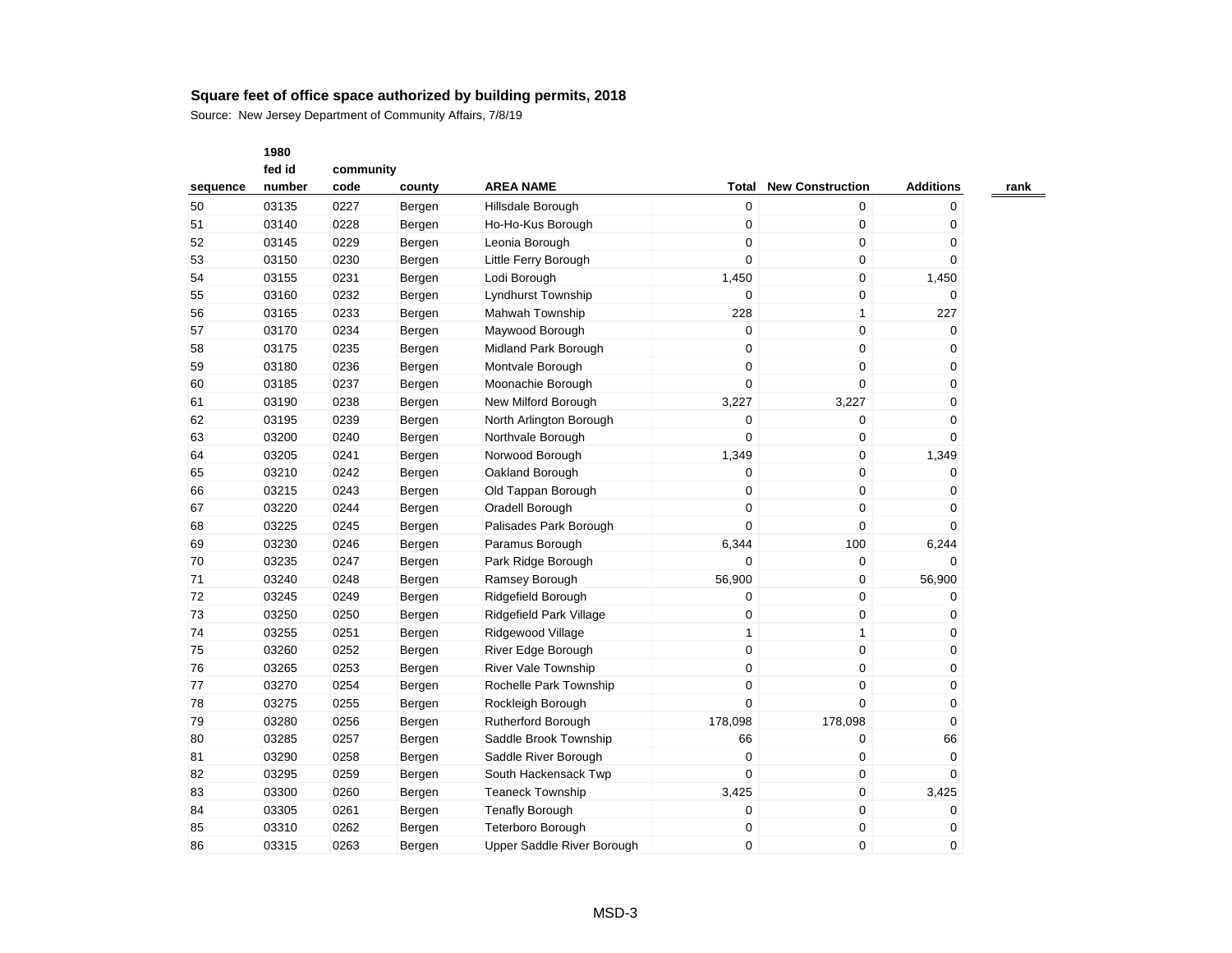|          | 1980   |           |                   |                                |                  |                         |                  |
|----------|--------|-----------|-------------------|--------------------------------|------------------|-------------------------|------------------|
|          | fed id | community |                   |                                |                  |                         |                  |
| sequence | number | code      | county            | <b>AREA NAME</b>               | Total            | <b>New Construction</b> | <b>Additions</b> |
| 87       | 03320  | 0264      | Bergen            | <b>Waldwick Borough</b>        | $\mathbf 0$      | 0                       | 0                |
| 88       | 03325  | 0265      | Bergen            | <b>Wallington Borough</b>      | 610              | 0                       | 610              |
| 89       | 03330  | 0266      | Bergen            | Washington Township            | $\boldsymbol{0}$ | 0                       | 0                |
| 90       | 03335  | 0267      | Bergen            | Westwood Borough               | $\mathbf 0$      | 0                       | 0                |
| 91       | 03340  | 0268      | Bergen            | Woodcliff Lake Borough         | 0                | 0                       | 0                |
| 92       | 03345  | 0269      | Bergen            | Wood-Ridge Borough             | 0                | 0                       | 0                |
| 93       | 03350  | 0270      | Bergen            | <b>Wyckoff Township</b>        | 2,007            | 2,007                   | 0                |
| 94       | 05005  | 0301      | <b>Burlington</b> | <b>Bass River Township</b>     | 0                | 0                       | 0                |
| 95       | 05010  | 0302      | Burlington        | <b>Beverly City</b>            | $\mathbf 0$      | 0                       | 0                |
| 96       | 05015  | 0303      | Burlington        | <b>Bordentown City</b>         | 0                | 0                       | 0                |
| 97       | 05020  | 0304      | <b>Burlington</b> | <b>Bordentown Township</b>     | 52,216           | 52,216                  | 0                |
| 98       | 05025  | 0305      | Burlington        | <b>Burlington City</b>         | 0                | 0                       | 0                |
| 99       | 05030  | 0306      | Burlington        | <b>Burlington Township</b>     | 0                | 0                       | 0                |
| 100      | 05035  | 0307      | <b>Burlington</b> | <b>Chesterfield Township</b>   | $\mathbf 0$      | 0                       | 0                |
| 101      | 05040  | 0308      | <b>Burlington</b> | Cinnaminson Township           | 2,830            | 2,830                   | 0                |
| 102      | 05045  | 0309      | <b>Burlington</b> | Delanco Township               | 6                | 6                       | 0                |
| 103      | 05050  | 0310      | Burlington        | Delran Township                | 0                | 0                       | 0                |
| 104      | 05055  | 0311      | <b>Burlington</b> | Eastampton Township            | 0                | 0                       | 0                |
| 105      | 05060  | 0312      | Burlington        | <b>Edgewater Park Township</b> | $\mathbf 0$      | 0                       | 0                |
| 106      | 05065  | 0313      | Burlington        | Evesham Township               | 13,249           | 12,437                  | 812              |
| 107      | 05070  | 0314      | <b>Burlington</b> | Fieldsboro Borough             | 0                | 0                       | 0                |
| 108      | 05075  | 0315      | <b>Burlington</b> | Florence Township              | $\mathbf 0$      | 0                       | 0                |
| 109      | 05080  | 0316      | Burlington        | <b>Hainesport Township</b>     | 0                | $\mathbf 0$             | 0                |
| 110      | 05090  | 0317      | Burlington        | <b>Lumberton Township</b>      | 5,016            | 4,216                   | 800              |
| 111      | 05095  | 0318      | Burlington        | Mansfield Township             | 0                | 0                       | 0                |
| 112      | 05100  | 0319      | Burlington        | Maple Shade Township           | 1,998            | 1,998                   | 0                |
| 113      | 05105  | 0320      | Burlington        | <b>Medford Township</b>        | 4,878            | 4,878                   | 0                |
| 114      | 05110  | 0321      | Burlington        | Medford Lakes Borough          | 0                | 0                       | 0                |
| 115      | 05115  | 0322      | <b>Burlington</b> | Moorestown Township            | 1                | $\mathbf{1}$            | 0                |
| 116      | 05120  | 0323      | Burlington        | Mount Holly Township           | $\overline{0}$   | $\Omega$                | $\Omega$         |
| 117      | 05125  | 0324      | <b>Burlington</b> | Mount Laurel Township          | 132,463          | 115,135                 | 17,328           |
| 118      | 05130  | 0325      | Burlington        | New Hanover Township           | 0                | 0                       | 0                |
| 119      | 05135  | 0326      | Burlington        | North Hanover Township         | 5,532            | 5,532                   | 0                |
| 120      | 05140  | 0327      | Burlington        | Palmyra Borough                | 0                | 0                       | 0                |
| 121      | 05145  | 0328      | <b>Burlington</b> | Pemberton Borough              | 0                | 0                       | 0                |
| 122      | 05150  | 0329      | <b>Burlington</b> | Pemberton Township             | 1,200            | 0                       | 1,200            |
| 123      | 05155  | 0330      | <b>Burlington</b> | <b>Riverside Township</b>      | $\Omega$         | $\Omega$                | $\Omega$         |
|          |        |           |                   |                                |                  |                         |                  |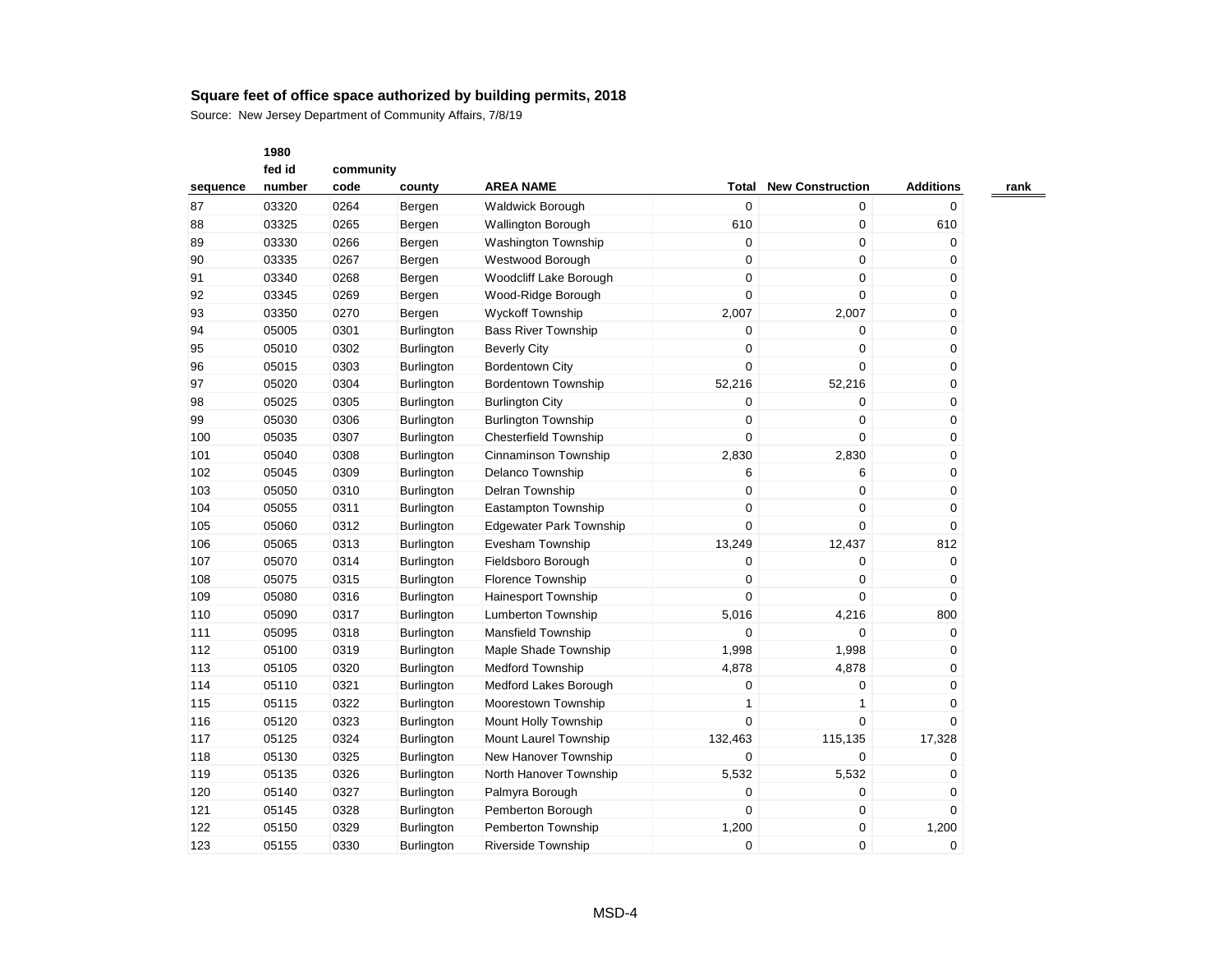|          | 1980   |           |                   |                             |                  |                         |                  |
|----------|--------|-----------|-------------------|-----------------------------|------------------|-------------------------|------------------|
|          | fed id | community |                   |                             |                  |                         |                  |
| sequence | number | code      | county            | <b>AREA NAME</b>            | Total            | <b>New Construction</b> | <b>Additions</b> |
| 124      | 05160  | 0331      | Burlington        | <b>Riverton Borough</b>     | $\mathbf 0$      | 0                       | 0                |
| 125      | 05165  | 0332      | Burlington        | Shamong Township            | 15,920           | 15,920                  | $\mathbf 0$      |
| 126      | 05170  | 0333      | <b>Burlington</b> | Southampton Township        | 42,280           | 42,280                  | 0                |
| 127      | 05175  | 0334      | Burlington        | Springfield Township        | 4,400            | 4,400                   | 0                |
| 128      | 05180  | 0335      | Burlington        | <b>Tabernacle Township</b>  | 0                | 0                       | 0                |
| 129      | 05185  | 0336      | Burlington        | <b>Washington Township</b>  | 0                | 0                       | 0                |
| 130      | 05190  | 0337      | Burlington        | <b>Westampton Township</b>  | 892              | 892                     | 0                |
| 131      | 05192  | 0338      | Burlington        | Willingboro Township        | 38,566           | 38,566                  | 0                |
| 132      | 05195  | 0339      | Burlington        | <b>Woodland Township</b>    | 0                | 0                       | 0                |
| 133      | 05200  | 0340      | Burlington        | Wrightstown Borough         | 0                | 0                       | 0                |
| 134      | 07005  | 0401      | Camden            | Audubon Borough             | 0                | 0                       | $\mathbf 0$      |
| 135      | 07010  | 0402      | Camden            | Audubon Park Borough        | $\mathbf 0$      | 0                       | 0                |
| 136      | 07015  | 0403      | Camden            | Barrington Borough          | $\mathbf 0$      | 0                       | 0                |
| 137      | 07020  | 0404      | Camden            | Bellmawr Borough            | 71,400           | 70,000                  | 1,400            |
| 138      | 07025  | 0405      | Camden            | Berlin Borough              | $\mathbf 0$      | 0                       | 0                |
| 139      | 07030  | 0406      | Camden            | <b>Berlin Township</b>      | 5,000            | 5,000                   | 0                |
| 140      | 07035  | 0407      | Camden            | Brooklawn Borough           | 0                | 0                       | 0                |
| 141      | 07040  | 0408      | Camden            | Camden City                 | 82,955           | 80,519                  | 2,436            |
| 142      | 07043  | 0409      | Camden            | <b>Cherry Hill Township</b> | 15,743           | 6,125                   | 9,618            |
| 143      | 07045  | 0410      | Camden            | <b>Chesilhurst Borough</b>  | 0                | 0                       | 0                |
| 144      | 07050  | 0411      | Camden            | <b>Clementon Borough</b>    | 0                | 0                       | 0                |
| 145      | 07055  | 0412      | Camden            | Collingswood Borough        | $\mathbf 0$      | 0                       | $\mathbf 0$      |
| 146      | 07065  | 0413      | Camden            | Gibbsboro Borough           | 0                | 0                       | 0                |
| 147      | 07077  | 0414      | Camden            | Gloucester City             | $\Omega$         | $\Omega$                | 0                |
| 148      | 07075  | 0415      | Camden            | Gloucester Township         | 5,018            | 5,018                   | 0                |
| 149      | 07080  | 0416      | Camden            | Haddon Township             | 0                | 0                       | $\Omega$         |
| 150      | 07085  | 0417      | Camden            | Haddonfield Borough         | 2,184            | 930                     | 1,254            |
| 151      | 07090  | 0418      | Camden            | Haddon Heights Borough      | 3,377            | 3,377                   | 0                |
| 152      | 07095  | 0419      | Camden            | Hi-nella Borough            | 0                | 0                       | 0                |
| 153      | 07100  | 0420      | Camden            | Laurel Springs Borough      | $\boldsymbol{0}$ | 0                       | 0                |
| 154      | 07105  | 0421      | Camden            | Lawnside Borough            | 0                | 0                       | 0                |
| 155      | 07110  | 0422      | Camden            | Lindenwold Borough          | 5,000            | 5,000                   | 0                |
| 156      | 07115  | 0423      | Camden            | Magnolia Borough            | $\mathbf 0$      | 0                       | 0                |
| 157      | 07120  | 0424      | Camden            | Merchantville Borough       | $\boldsymbol{0}$ | 0                       | $\mathbf 0$      |
| 158      | 07125  | 0425      | Camden            | Mount Ephraim Borough       | $\mathbf 0$      | 0                       | 0                |
| 159      | 07130  | 0426      | Camden            | Oaklyn Borough              | 0                | 0                       | 0                |
| 160      | 07135  | 0427      | Camden            | Pennsauken Township         | $\Omega$         | $\Omega$                | 0                |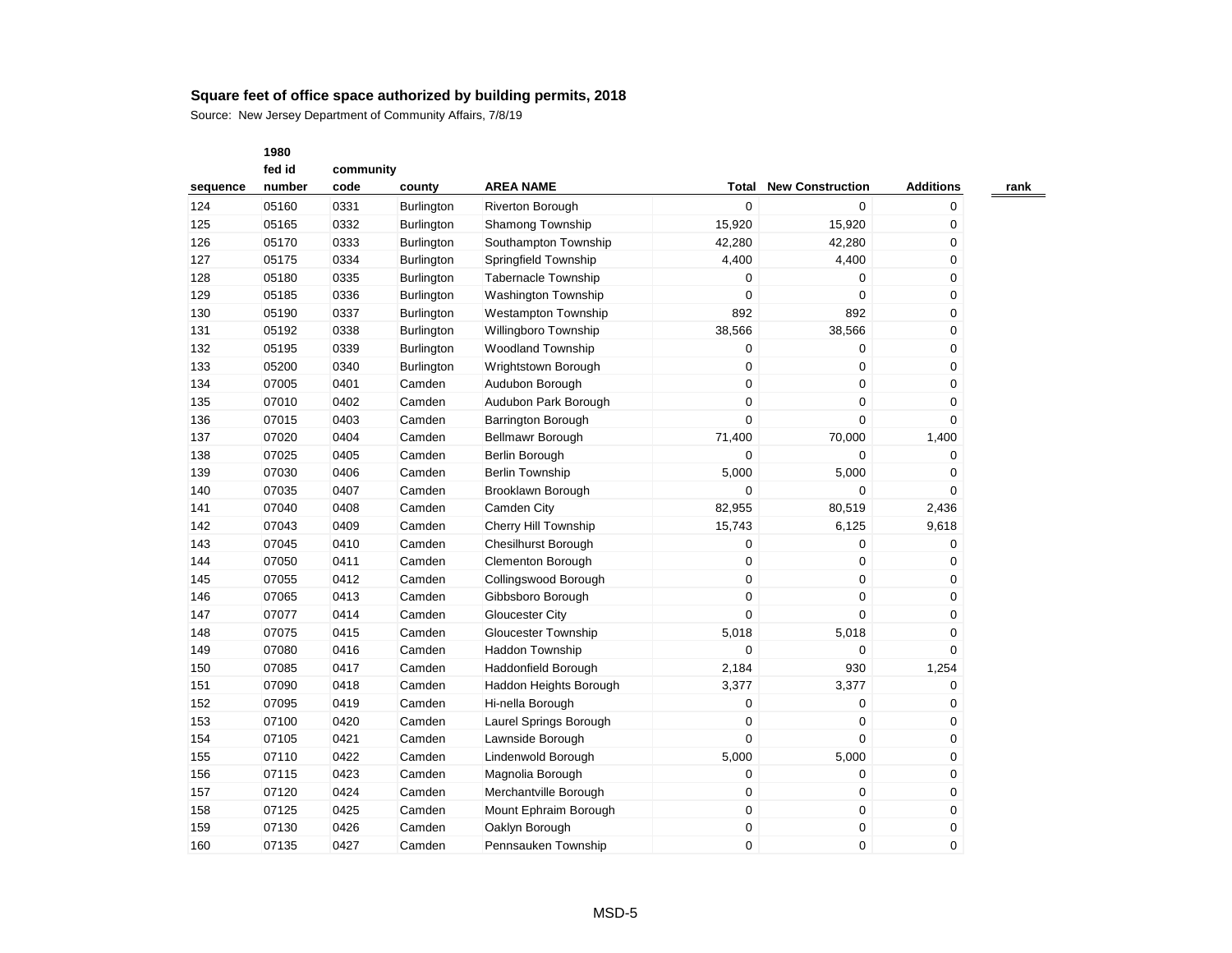|          | 1980   |           |            |                               |                |                         |                  |
|----------|--------|-----------|------------|-------------------------------|----------------|-------------------------|------------------|
|          | fed id | community |            |                               |                |                         |                  |
| sequence | number | code      | county     | <b>AREA NAME</b>              | Total          | <b>New Construction</b> | <b>Additions</b> |
| 161      | 07140  | 0428      | Camden     | Pine Hill Borough             | $\mathbf 0$    | $\mathbf 0$             | $\mathbf 0$      |
| 162      | 07145  | 0429      | Camden     | Pine Valley Borough           | 0              | $\mathbf 0$             | $\mathbf 0$      |
| 163      | 07150  | 0430      | Camden     | Runnemede Borough             | 600            | $\mathbf 0$             | 600              |
| 164      | 07155  | 0431      | Camden     | Somerdale Borough             | 4,382          | 4,382                   | 0                |
| 165      | 07160  | 0432      | Camden     | <b>Stratford Borough</b>      | 0              | $\mathbf 0$             | $\mathbf 0$      |
| 166      | 07165  | 0433      | Camden     | <b>Tavistock Borough</b>      | 0              | $\mathbf 0$             | 0                |
| 167      | 07170  | 0434      | Camden     | Voorhees Township             | $\Omega$       | $\mathbf 0$             | $\Omega$         |
| 168      | 07175  | 0435      | Camden     | <b>Waterford Township</b>     | 1,940          | $\mathbf 0$             | 1,940            |
| 169      | 07180  | 0436      | Camden     | <b>Winslow Township</b>       | 5,000          | 5,000                   | $\mathbf 0$      |
| 170      | 07185  | 0437      | Camden     | Woodlynne Borough             | 0              | $\mathbf 0$             | $\mathbf 0$      |
| 171      | 09005  | 0501      | Cape May   | Avalon Borough                | 0              | $\mathbf 0$             | $\mathbf 0$      |
| 172      | 09010  | 0502      | Cape May   | Cape May City                 | 0              | $\mathbf 0$             | 0                |
| 173      | 09015  | 0503      | Cape May   | Cape May Point Borough        | 0              | $\mathbf 0$             | $\mathbf 0$      |
| 174      | 09020  | 0504      | Cape May   | Dennis Township               | 0              | $\boldsymbol{0}$        | 0                |
| 175      | 09025  | 0505      | Cape May   | Lower Township                | $\overline{0}$ | $\Omega$                | $\Omega$         |
| 176      | 09030  | 0506      | Cape May   | Middle Township               | 27,746         | 12,735                  | 15,011           |
| 177      | 09035  | 0507      | Cape May   | North Wildwood City           | $\overline{0}$ | $\mathbf 0$             | $\mathbf 0$      |
| 178      | 09040  | 0508      | Cape May   | Ocean City                    | 1,792          | 1,792                   | $\mathbf 0$      |
| 179      | 09045  | 0509      | Cape May   | Sea Isle City                 | 5,089          | 5,089                   | $\Omega$         |
| 180      | 09050  | 0510      | Cape May   | Stone Harbor Borough          | 4,440          | 0                       | 4,440            |
| 181      | 09055  | 0511      | Cape May   | <b>Upper Township</b>         | 10,380         | 10,380                  | $\mathbf 0$      |
| 182      | 09060  | 0512      | Cape May   | West Cape May Borough         | 0              | $\mathbf 0$             | 0                |
| 183      | 09065  | 0513      | Cape May   | West Wildwood Borough         | 0              | $\mathbf 0$             | $\mathbf 0$      |
| 184      | 09070  | 0514      | Cape May   | <b>Wildwood City</b>          | 0              | $\mathbf 0$             | 0                |
| 185      | 09075  | 0515      | Cape May   | Wildwood Crest Borough        | 0              | $\Omega$                | $\mathbf 0$      |
| 186      | 09080  | 0516      | Cape May   | Woodbine Borough              | 0              | $\mathbf 0$             | 0                |
| 187      | 11005  | 0601      | Cumberland | <b>Bridgeton City</b>         | 49,291         | 49,291                  | $\mathbf 0$      |
| 188      | 11010  | 0602      | Cumberland | <b>Commercial Township</b>    | 864            | 864                     | 0                |
| 189      | 11015  | 0603      | Cumberland | <b>Deerfield Township</b>     | 15,000         | 15,000                  | 0                |
| 190      | 11020  | 0604      | Cumberland | Downe Township                | 0              | $\mathbf 0$             | 0                |
| 191      | 11025  | 0605      | Cumberland | <b>Fairfield Township</b>     | 0              | $\mathbf 0$             | $\mathbf 0$      |
| 192      | 11030  | 0606      | Cumberland | <b>Greenwich Township</b>     | 0              | $\mathbf 0$             | 0                |
| 193      | 11035  | 0607      | Cumberland | <b>Hopewell Township</b>      | 0              | $\mathbf 0$             | $\mathbf 0$      |
| 194      | 11040  | 0608      | Cumberland | Lawrence Township             | 0              | $\mathbf 0$             | $\mathbf 0$      |
| 195      | 11045  | 0609      | Cumberland | <b>Maurice River Township</b> | 0              | $\mathbf 0$             | $\mathbf 0$      |
| 196      | 11050  | 0610      | Cumberland | <b>Millville City</b>         | 15,000         | 15,000                  | 0                |
| 197      | 11055  | 0611      | Cumberland | Shiloh Borough                | $\Omega$       | $\Omega$                | $\mathbf 0$      |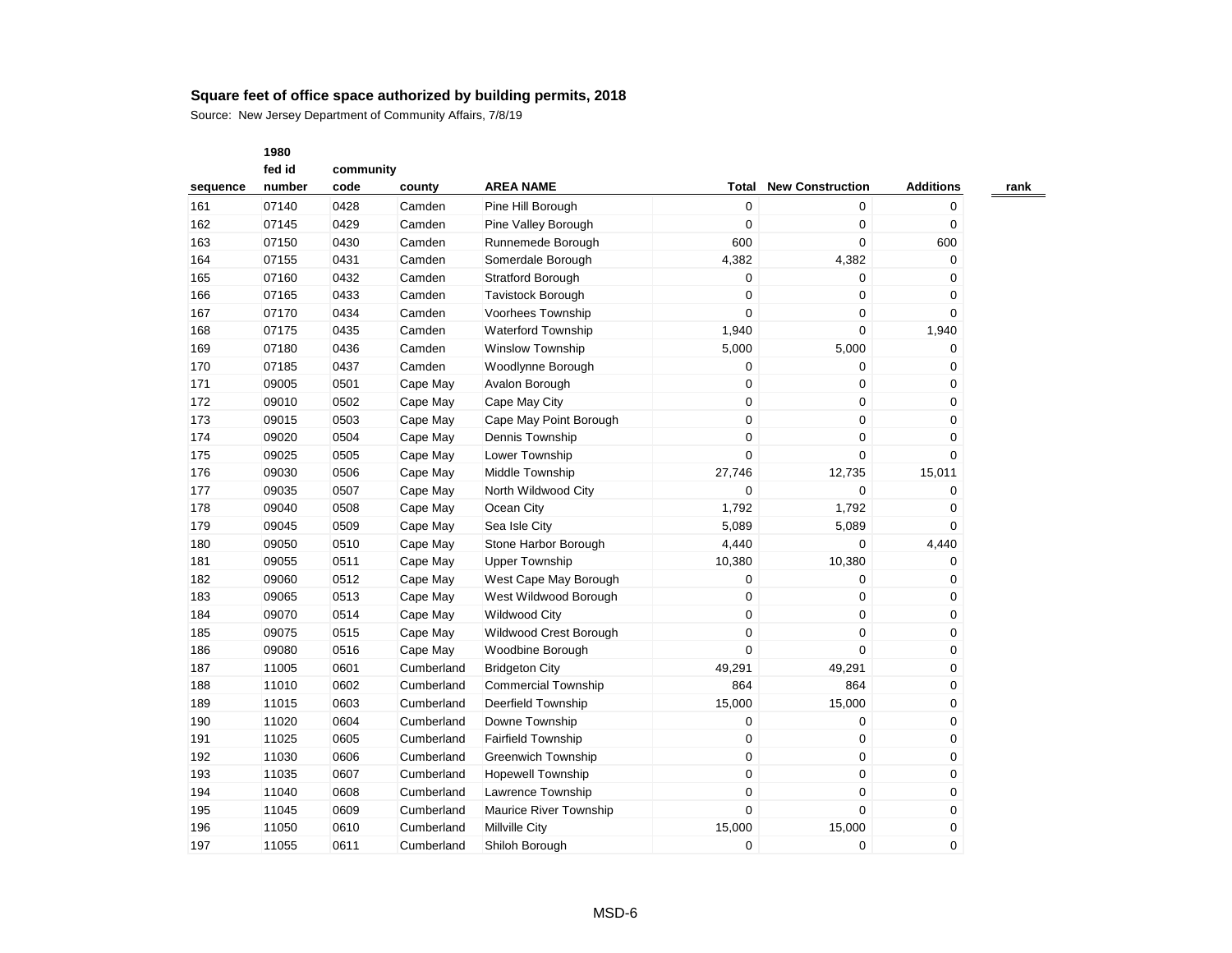Source: New Jersey Department of Community Affairs, 7/8/19

|          | fed id |      | community    |                                 |                |                         |                  |  |  |  |  |
|----------|--------|------|--------------|---------------------------------|----------------|-------------------------|------------------|--|--|--|--|
| sequence | number | code | county       | <b>AREA NAME</b>                | Total          | <b>New Construction</b> | <b>Additions</b> |  |  |  |  |
| 198      | 11060  | 0612 | Cumberland   | <b>Stow Creek Township</b>      | $\mathbf 0$    | 0                       | 0                |  |  |  |  |
| 199      | 11065  | 0613 | Cumberland   | <b>Upper Deerfield Township</b> | 1,008          | 0                       | 1,008            |  |  |  |  |
| 200      | 11070  | 0614 | Cumberland   | <b>Vineland City</b>            | 72,956         | 67,283                  | 5,673            |  |  |  |  |
| 201      | 13005  | 0701 | Essex        | <b>Belleville Township</b>      | 3,403          | 3,403                   | 0                |  |  |  |  |
| 202      | 13010  | 0702 | Essex        | <b>Bloomfield Township</b>      | 535            | 0                       | 535              |  |  |  |  |
| 203      | 13015  | 0703 | Essex        | Caldwell Borough                | 0              | 0                       | $\mathbf 0$      |  |  |  |  |
| 204      | 13025  | 0704 | <b>Essex</b> | Cedar Grove Township            | $\mathbf 0$    | 0                       | 0                |  |  |  |  |
| 205      | 13030  | 0705 | Essex        | East Orange City                | $\pmb{0}$      | 0                       | 0                |  |  |  |  |
| 206      | 13035  | 0706 | Essex        | <b>Essex Fells Borough</b>      | 0              | 0                       | 0                |  |  |  |  |
| 207      | 13037  | 0707 | Essex        | <b>Fairfield Township</b>       | 37,097         | 4,691                   | 32,406           |  |  |  |  |
| 208      | 13040  | 0708 | Essex        | Glen Ridge Borough              | $\mathbf 0$    | 0                       | 0                |  |  |  |  |
| 209      | 13045  | 0709 | Essex        | Irvington Township              | 3,450          | 3,450                   | 0                |  |  |  |  |
| 210      | 13050  | 0710 | Essex        | Livingston Township             | 6,998          | 6,998                   | $\mathbf 0$      |  |  |  |  |
| 211      | 13055  | 0711 | Essex        | Maplewood Township              | 38,061         | 0                       | 38,061           |  |  |  |  |
| 212      | 13060  | 0712 | Essex        | Millburn Township               | 15,198         | 15,047                  | 151              |  |  |  |  |
| 213      | 13065  | 0713 | Essex        | <b>Montclair Township</b>       | 4,977          | 4,976                   | 1                |  |  |  |  |
| 214      | 13070  | 0714 | Essex        | <b>Newark City</b>              | 128,697        | 125,092                 | 3,605            |  |  |  |  |
| 215      | 13075  | 0715 | Essex        | North Caldwell Borough          | 0              | 0                       | 0                |  |  |  |  |
| 216      | 13080  | 0716 | Essex        | Nutley Township                 | 35,130         | 35,129                  | 1                |  |  |  |  |
| 217      | 13085  | 0717 | Essex        | City of Orange Township         | $\mathbf 0$    | 0                       | 0                |  |  |  |  |
| 218      | 13090  | 0718 | Essex        | Roseland Borough                | $\mathbf 0$    | 0                       | 0                |  |  |  |  |
| 219      | 13095  | 0719 | Essex        | South Orange Village            | $\mathbf 0$    | 0                       | 0                |  |  |  |  |
| 220      | 13100  | 0720 | Essex        | Verona Township                 | $\mathbf 0$    | 0                       | 0                |  |  |  |  |
| 221      | 13105  | 0721 | Essex        | West Caldwell Township          | 1,250          | 1,250                   | 0                |  |  |  |  |
| 222      | 13110  | 0722 | Essex        | West Orange Township            | 3,470          | 3,470                   | 0                |  |  |  |  |
| 223      | 15005  | 0801 | Gloucester   | Clayton Borough                 | 9,205          | 9,205                   | 0                |  |  |  |  |
| 224      | 15010  | 0802 | Gloucester   | Deptford Township               | 5,400          | $\mathbf 0$             | 5,400            |  |  |  |  |
| 225      | 15015  | 0803 | Gloucester   | <b>East Greenwich Township</b>  | 38,800         | 38,800                  | $\Omega$         |  |  |  |  |
| 226      | 15020  | 0804 | Gloucester   | <b>Elk Township</b>             | 5,015          | 0                       | 5,015            |  |  |  |  |
| 227      | 15025  | 0805 | Gloucester   | Franklin Township               | 2,280          | 2,280                   | 0                |  |  |  |  |
| 228      | 15030  | 0806 | Gloucester   | Glassboro Borough               | 0              | 0                       | $\mathbf 0$      |  |  |  |  |
| 229      | 15035  | 0807 | Gloucester   | <b>Greenwich Township</b>       | $\overline{0}$ | 0                       | $\mathbf 0$      |  |  |  |  |
| 230      | 15040  | 0808 | Gloucester   | Harrison Township               | 151,611        | 31,829                  | 119,782          |  |  |  |  |
| 231      | 15045  | 0809 | Gloucester   | Logan Township                  | $\mathbf 0$    | 0                       | 0                |  |  |  |  |
| 232      | 15050  | 0810 | Gloucester   | Mantua Township                 | $\mathbf 0$    | 0                       | 0                |  |  |  |  |
| 233      | 15055  | 0811 | Gloucester   | Monroe Township                 | $\mathbf 0$    | 0                       | 0                |  |  |  |  |
| 234      | 15060  | 0812 | Gloucester   | National Park Borough           | 0              | 0                       | $\mathbf 0$      |  |  |  |  |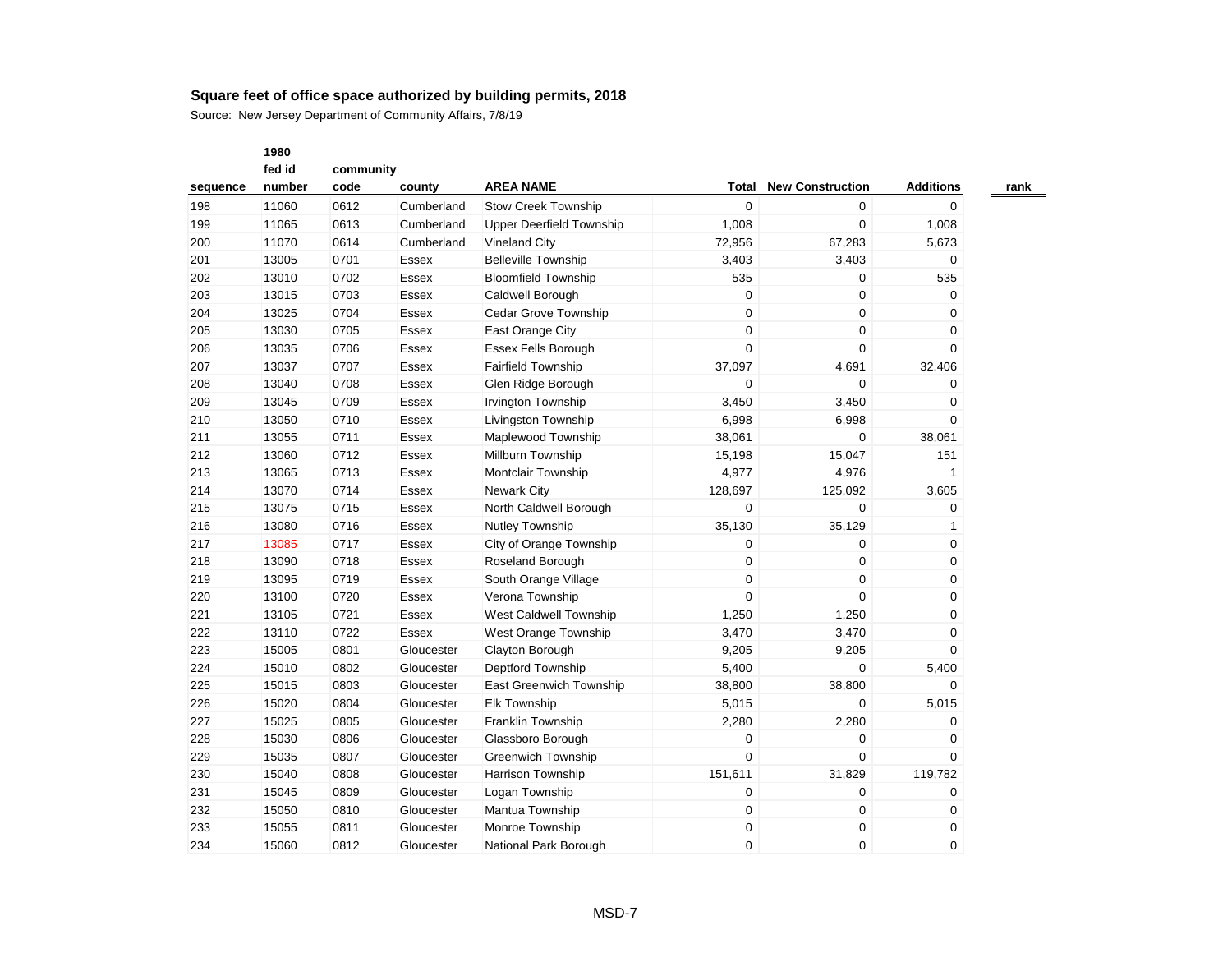|          | 1980   |           |            |                            |                  |                         |                  |
|----------|--------|-----------|------------|----------------------------|------------------|-------------------------|------------------|
|          | fed id | community |            |                            |                  |                         |                  |
| sequence | number | code      | county     | <b>AREA NAME</b>           | Total            | <b>New Construction</b> | <b>Additions</b> |
| 235      | 15065  | 0813      | Gloucester | Newfield Borough           | $\mathbf 0$      | 0                       | 0                |
| 236      | 15070  | 0814      | Gloucester | Paulsboro Borough          | $\mathbf 0$      | 0                       | $\mathbf 0$      |
| 237      | 15075  | 0815      | Gloucester | Pitman Borough             | $\mathbf 0$      | 0                       | 0                |
| 238      | 15080  | 0816      | Gloucester | South Harrison Township    | $\mathbf 0$      | 0                       | $\Omega$         |
| 239      | 15085  | 0817      | Gloucester | Swedesboro Borough         | $\pmb{0}$        | 0                       | 0                |
| 240      | 15090  | 0818      | Gloucester | <b>Washington Township</b> | 1,251            | 0                       | 1,251            |
| 241      | 15095  | 0819      | Gloucester | Wenonah Borough            | 556              | 0                       | 556              |
| 242      | 15100  | 0820      | Gloucester | West Deptford Township     | $\mathbf 0$      | 0                       | 0                |
| 243      | 15105  | 0821      | Gloucester | Westville Borough          | $\mathbf 0$      | 0                       | 0                |
| 244      | 15110  | 0822      | Gloucester | <b>Woodbury City</b>       | $\mathbf 0$      | 0                       | 0                |
| 245      | 15115  | 0823      | Gloucester | Woodbury Heights Borough   | $\mathbf 0$      | 0                       | $\mathbf 0$      |
| 246      | 15120  | 0824      | Gloucester | <b>Woolwich Township</b>   | $\mathbf 0$      | 0                       | $\mathbf 0$      |
| 247      | 17005  | 0901      | Hudson     | <b>Bayonne City</b>        | $\mathbf 0$      | 0                       | 0                |
| 248      | 17010  | 0902      | Hudson     | East Newark Borough        | $\mathbf 0$      | $\mathbf 0$             | 0                |
| 249      | 17015  | 0903      | Hudson     | Guttenberg Town            | $\mathbf 0$      | 0                       | 0                |
| 250      | 17020  | 0904      | Hudson     | <b>Harrison Town</b>       | 11               | 11                      | $\mathbf 0$      |
| 251      | 17025  | 0905      | Hudson     | Hoboken City               | 122,257          | 122,257                 | $\Omega$         |
| 252      | 17030  | 0906      | Hudson     | Jersey City                | 7,623            | 3,815                   | 3,808            |
| 253      | 17035  | 0907      | Hudson     | Kearny Town                | 3,080            | 3,080                   | 0                |
| 254      | 17040  | 0908      | Hudson     | North Bergen Township      | $\mathbf 0$      | 0                       | 0                |
| 255      | 17045  | 0909      | Hudson     | Secaucus Town              | 4,481            | 4,481                   | 0                |
| 256      | 17050  | 0910      | Hudson     | <b>Union City</b>          | 26,895           | 26,895                  | $\mathbf 0$      |
| 257      | 17055  | 0911      | Hudson     | Weehawken Township         | $\mathbf 0$      | 0                       | 0                |
| 258      | 17060  | 0912      | Hudson     | West New York Town         | $\Omega$         | $\mathbf 0$             | $\Omega$         |
| 259      | 19005  | 1001      | Hunterdon  | Alexandria Township        | 5,520            | 0                       | 5,520            |
| 260      | 19010  | 1002      | Hunterdon  | Bethlehem Township         | 1                | $\mathbf{1}$            | 0                |
| 261      | 19015  | 1003      | Hunterdon  | <b>Bloomsbury Borough</b>  | $\mathbf 0$      | 0                       | $\mathbf 0$      |
| 262      | 19020  | 1004      | Hunterdon  | Califon Borough            | $\mathbf 0$      | 0                       | $\mathbf 0$      |
| 263      | 19025  | 1005      | Hunterdon  | <b>Clinton Town</b>        | $\mathbf 0$      | 0                       | 0                |
| 264      | 19030  | 1006      | Hunterdon  | <b>Clinton Township</b>    | 22,150           | 22,150                  | 0                |
| 265      | 19035  | 1007      | Hunterdon  | Delaware Township          | $\mathbf 0$      | 0                       | 0                |
| 266      | 19040  | 1008      | Hunterdon  | East Amwell Township       | $\mathbf 0$      | $\mathbf 0$             | $\mathbf 0$      |
| 267      | 19045  | 1009      | Hunterdon  | Flemington Borough         | $\mathbf 0$      | 0                       | 0                |
| 268      | 19050  | 1010      | Hunterdon  | Franklin Township          | $\mathbf 0$      | 0                       | $\mathbf 0$      |
| 269      | 19055  | 1011      | Hunterdon  | Frenchtown Borough         | $\boldsymbol{0}$ | 0                       | 0                |
| 270      | 19060  | 1012      | Hunterdon  | Glen Gardner Borough       | $\mathbf 0$      | 0                       | 0                |
| 271      | 19065  | 1013      | Hunterdon  | Hampton Borough            | $\Omega$         | $\Omega$                | $\Omega$         |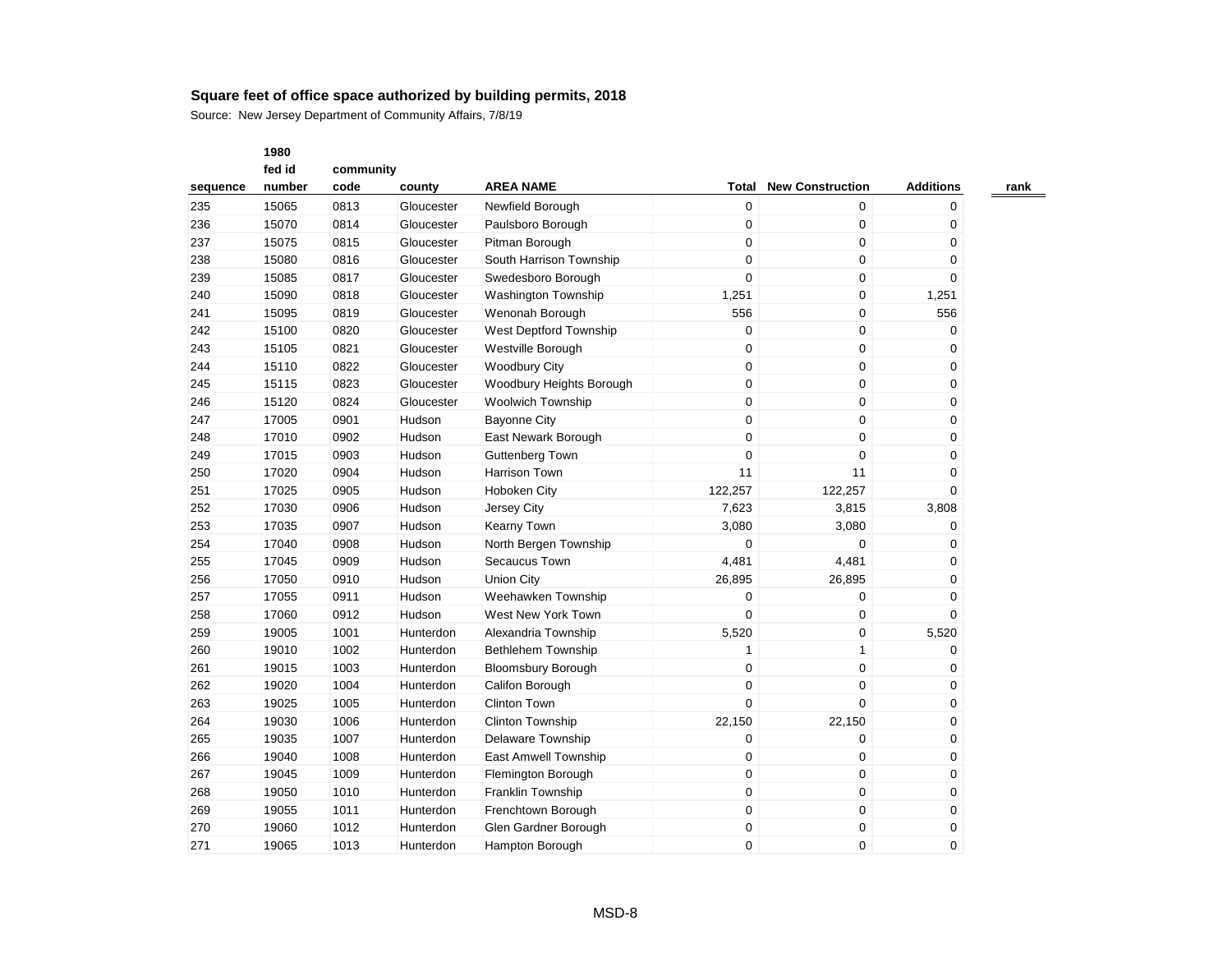|          | 1980   |           |           |                            |                      |                         |                  |  |  |  |
|----------|--------|-----------|-----------|----------------------------|----------------------|-------------------------|------------------|--|--|--|
|          | fed id | community |           |                            |                      |                         |                  |  |  |  |
| sequence | number | code      | county    | <b>AREA NAME</b>           | <b>Total</b>         | <b>New Construction</b> | <b>Additions</b> |  |  |  |
| 272      | 19070  | 1014      | Hunterdon | High Bridge Borough        | $\boldsymbol{0}$     | $\mathbf 0$             | 0                |  |  |  |
| 273      | 19075  | 1015      | Hunterdon | <b>Holland Township</b>    | $\pmb{0}$            | $\mathsf 0$             | 0                |  |  |  |
| 274      | 19080  | 1016      | Hunterdon | Kingwood Township          | $\mathbf 0$          | 0                       | 0                |  |  |  |
| 275      | 19085  | 1017      | Hunterdon | Lambertville City          | 2,893                | $\pmb{0}$               | 2,893            |  |  |  |
| 276      | 19090  | 1018      | Hunterdon | Lebanon Borough            | 0                    | $\mathbf 0$             | 0                |  |  |  |
| 277      | 19095  | 1019      | Hunterdon | Lebanon Township           | $\mathbf 0$          | $\mathbf 0$             | 0                |  |  |  |
| 278      | 19100  | 1020      | Hunterdon | Milford Borough            | $\mathbf{1}$         | $\mathbf{1}$            | 0                |  |  |  |
| 279      | 19105  | 1021      | Hunterdon | <b>Raritan Township</b>    | 2,300                | $\mathbf 0$             | 2,300            |  |  |  |
| 280      | 19110  | 1022      | Hunterdon | <b>Readington Township</b> | 74,711               | 74,711                  | 0                |  |  |  |
| 281      | 19115  | 1023      | Hunterdon | Stockton Borough           | $\pmb{0}$            | $\mathbf 0$             | 0                |  |  |  |
| 282      | 19120  | 1024      | Hunterdon | Tewksbury Township         | $\pmb{0}$            | $\boldsymbol{0}$        | 0                |  |  |  |
| 283      | 19125  | 1025      | Hunterdon | Union Township             | 94,601               | 94,601                  | 0                |  |  |  |
| 284      | 19130  | 1026      | Hunterdon | West Amwell Township       | $\mathbf 0$          | $\mathbf 0$             | 0                |  |  |  |
| 285      | 21005  | 1101      | Mercer    | East Windsor Township      | 1,808                | 1,808                   | 0                |  |  |  |
| 286      | 21010  | 1102      | Mercer    | Ewing Township             | 84,633               | 84,548                  | 85               |  |  |  |
| 287      | 21015  | 1103      | Mercer    | <b>Hamilton Township</b>   | 106,828              | 18,957                  | 87,871           |  |  |  |
| 288      | 21020  | 1104      | Mercer    | <b>Hightstown Borough</b>  | $\mathbf 0$          | $\mathbf 0$             | 0                |  |  |  |
| 289      | 21025  | 1105      | Mercer    | Hopewell Borough           | $\mathbf 0$          | 0                       | 0                |  |  |  |
| 290      | 21030  | 1106      | Mercer    | <b>Hopewell Township</b>   | 1,830                | 1,830                   | 0                |  |  |  |
| 291      | 21035  | 1107      | Mercer    | Lawrence Township          | 88,893               | 66,073                  | 22,820           |  |  |  |
| 292      | 21040  | 1108      | Mercer    | Pennington Borough         | $\mathbf 0$          | 0                       | 0                |  |  |  |
| 293      | 21045  | 1109      | Mercer    | Princeton Borough          | See Princeton (1114) |                         |                  |  |  |  |
| 294      | 21050  | 1110      | Mercer    | Princeton (1114)           | 18,659               | 18,659                  | 0                |  |  |  |
| 295      | 21055  | 1111      | Mercer    | <b>Trenton City</b>        | $\mathbf 0$          | $\boldsymbol{0}$        | 0                |  |  |  |
| 296      | 21060  | 1112      | Mercer    | Robbinsville Township      | 21,198               | 21,198                  | 0                |  |  |  |
| 297      | 21065  | 1113      | Mercer    | West Windsor Township      | 7,792                | 6,808                   | 984              |  |  |  |
| 298      | 23005  | 1201      | Middlesex | Carteret Borough           | $\mathbf 0$          | $\mathbf 0$             | 0                |  |  |  |
| 299      | 23010  | 1202      | Middlesex | <b>Cranbury Township</b>   | 19,124               | 19,124                  | 0                |  |  |  |
| 300      | 23015  | 1203      | Middlesex | Dunellen Borough           | 12,500               | 12,500                  | 0                |  |  |  |
| 301      | 23020  | 1204      | Middlesex | East Brunswick Township    | $\overline{4}$       | $\overline{4}$          | 0                |  |  |  |
| 302      | 23025  | 1205      | Middlesex | <b>Edison Township</b>     | 30,484               | 30,484                  | 0                |  |  |  |
| 303      | 23030  | 1206      | Middlesex | Helmetta Borough           | $\boldsymbol{0}$     | $\boldsymbol{0}$        | 0                |  |  |  |
| 304      | 23035  | 1207      | Middlesex | Highland Park Borough      | $\pmb{0}$            | $\boldsymbol{0}$        | 0                |  |  |  |
| 305      | 23040  | 1208      | Middlesex | Jamesburg Borough          | 10,415               | 0                       | 10,415           |  |  |  |
| 306      | 23077  | 1209      | Middlesex | Old Bridge Township        | $\pmb{0}$            | $\pmb{0}$               | 0                |  |  |  |
| 307      | 23050  | 1210      | Middlesex | Metuchen Borough           | $\mathbf 0$          | $\mathbf 0$             | 0                |  |  |  |
| 308      | 23055  | 1211      | Middlesex | Middlesex Borough          | 18,178               | 18.178                  | 0                |  |  |  |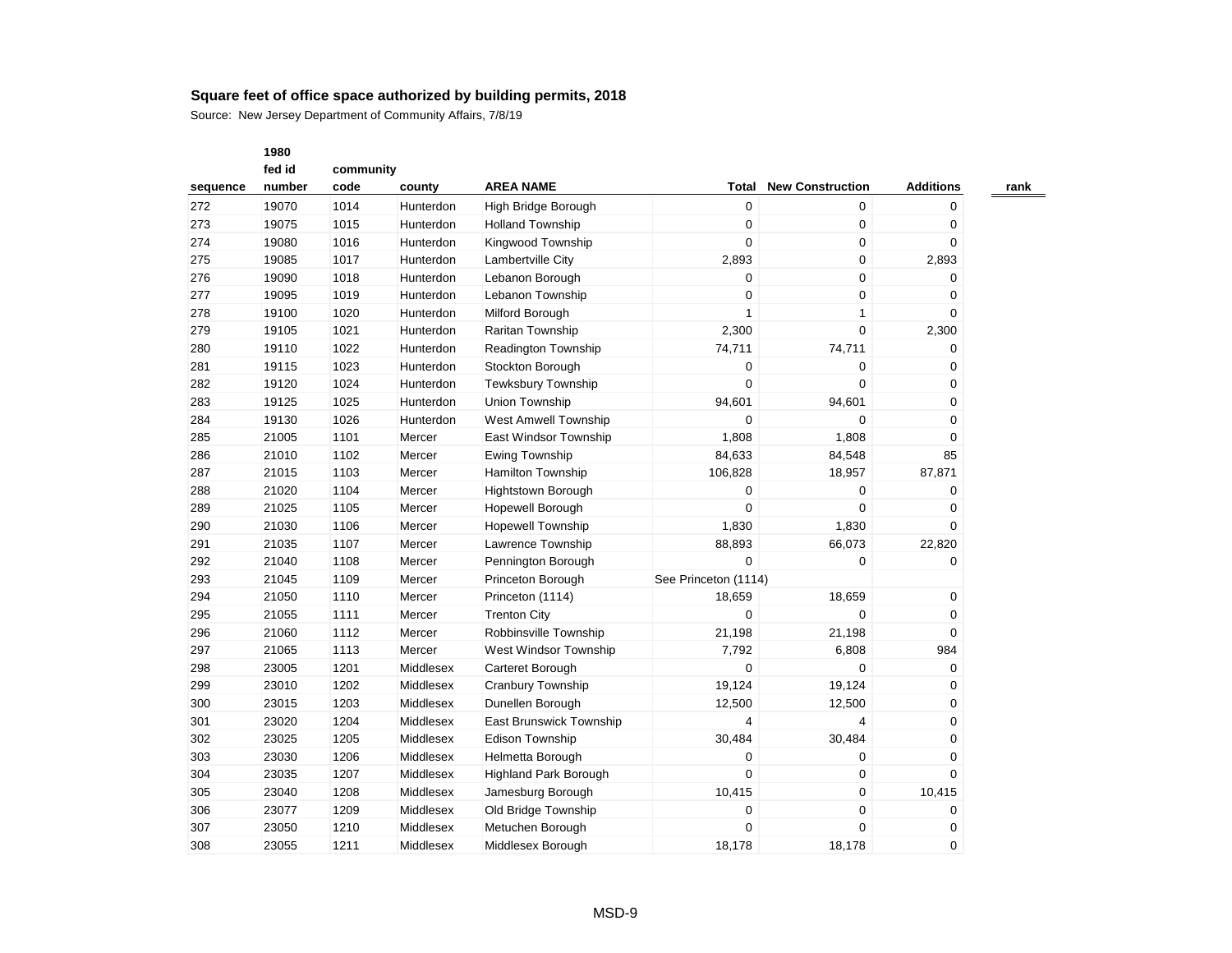Source: New Jersey Department of Community Affairs, 7/8/19

|          | fed id | community |           |                              |                  |                         |                  |
|----------|--------|-----------|-----------|------------------------------|------------------|-------------------------|------------------|
| sequence | number | code      | county    | <b>AREA NAME</b>             | Total            | <b>New Construction</b> | <b>Additions</b> |
| 309      | 23060  | 1212      | Middlesex | Milltown Borough             | $\mathbf 0$      | 0                       | 0                |
| 310      | 23065  | 1213      | Middlesex | Monroe Township              | 9,710            | 5,994                   | 3,716            |
| 311      | 23070  | 1214      | Middlesex | New Brunswick City           | 0                | 0                       | 0                |
| 312      | 23075  | 1215      | Middlesex | North Brunswick Township     | 19,254           | 3,560                   | 15,694           |
| 313      | 23080  | 1216      | Middlesex | Perth Amboy City             | 71,000           | 71,000                  | 0                |
| 314      | 23085  | 1217      | Middlesex | Piscataway Township          | 358              | 0                       | 358              |
| 315      | 23090  | 1218      | Middlesex | Plainsboro Township          | $\mathbf 0$      | 0                       | 0                |
| 316      | 23095  | 1219      | Middlesex | Sayreville Borough           | 2,646            | 2,646                   | 0                |
| 317      | 23100  | 1220      | Middlesex | South Amboy City             | $\mathbf 0$      | 0                       | 0                |
| 318      | 23105  | 1221      | Middlesex | South Brunswick Township     | 565,218          | 425,451                 | 139,767          |
| 319      | 23110  | 1222      | Middlesex | South Plainfield Borough     | 19,096           | 16,196                  | 2,900            |
| 320      | 23115  | 1223      | Middlesex | South River Borough          | 0                | 0                       | 0                |
| 321      | 23120  | 1224      | Middlesex | Spotswood Borough            | $\mathbf 0$      | $\mathbf 0$             | 0                |
| 322      | 23125  | 1225      | Middlesex | Woodbridge Township          | 9,600            | 9,600                   | 0                |
| 323      | 25005  | 1301      | Monmouth  | Allenhurst Borough           | $\mathbf 0$      | 0                       | 0                |
| 324      | 25010  | 1302      | Monmouth  | Allentown Borough            | $\boldsymbol{0}$ | $\mathbf 0$             | 0                |
| 325      | 25015  | 1303      | Monmouth  | <b>Asbury Park City</b>      | 0                | 0                       | 0                |
| 326      | 25025  | 1304      | Monmouth  | Atlantic Highlands Borough   | $\mathbf 0$      | 0                       | 0                |
| 327      | 25030  | 1305      | Monmouth  | Avon-by-the-Sea Borough      | $\mathbf 0$      | 0                       | 0                |
| 328      | 25035  | 1306      | Monmouth  | Belmar Borough               | 41,282           | 41,282                  | 0                |
| 329      | 25040  | 1307      | Monmouth  | <b>Bradley Beach Borough</b> | 0                | 0                       | 0                |
| 330      | 25045  | 1308      | Monmouth  | <b>Brielle Borough</b>       | 2,849            | 2,849                   | 0                |
| 331      | 25047  | 1309      | Monmouth  | <b>Colts Neck Township</b>   | 0                | 0                       | 0                |
| 332      | 25050  | 1310      | Monmouth  | Deal Borough                 | 0                | 0                       | 0                |
| 333      | 25055  | 1311      | Monmouth  | Eatontown Borough            | 2,067            | 2,067                   | 0                |
| 334      | 25060  | 1312      | Monmouth  | Englishtown Borough          | $\mathbf{1}$     | $\mathbf 0$             | $\mathbf{1}$     |
| 335      | 25065  | 1313      | Monmouth  | Fair Haven Borough           | $\boldsymbol{0}$ | $\mathbf 0$             | 0                |
| 336      | 25070  | 1314      | Monmouth  | Farmingdale Borough          | $\Omega$         | 0                       | 0                |
| 337      | 25075  | 1315      | Monmouth  | Freehold Borough             | 5,041            | 5,041                   | 0                |
| 338      | 25080  | 1316      | Monmouth  | Freehold Township            | 50,081           | 39,966                  | 10,115           |
| 339      | 25085  | 1317      | Monmouth  | <b>Highlands Borough</b>     | 0                | 0                       | 0                |
| 340      | 25090  | 1318      | Monmouth  | Holmdel Township             | $\mathbf 0$      | 0                       | 0                |
| 341      | 25095  | 1319      | Monmouth  | <b>Howell Township</b>       | 3,474            | 3,474                   | 0                |
| 342      | 25100  | 1320      | Monmouth  | Interlaken Borough           | 0                | 0                       | 0                |
| 343      | 25105  | 1321      | Monmouth  | Keansburg Borough            | 0                | 0                       | 0                |
| 344      | 25110  | 1322      | Monmouth  | Keyport Borough              | 0                | 0                       | 0                |
| 345      | 25115  | 1323      | Monmouth  | Little Silver Borough        | 0                | 0                       | 0                |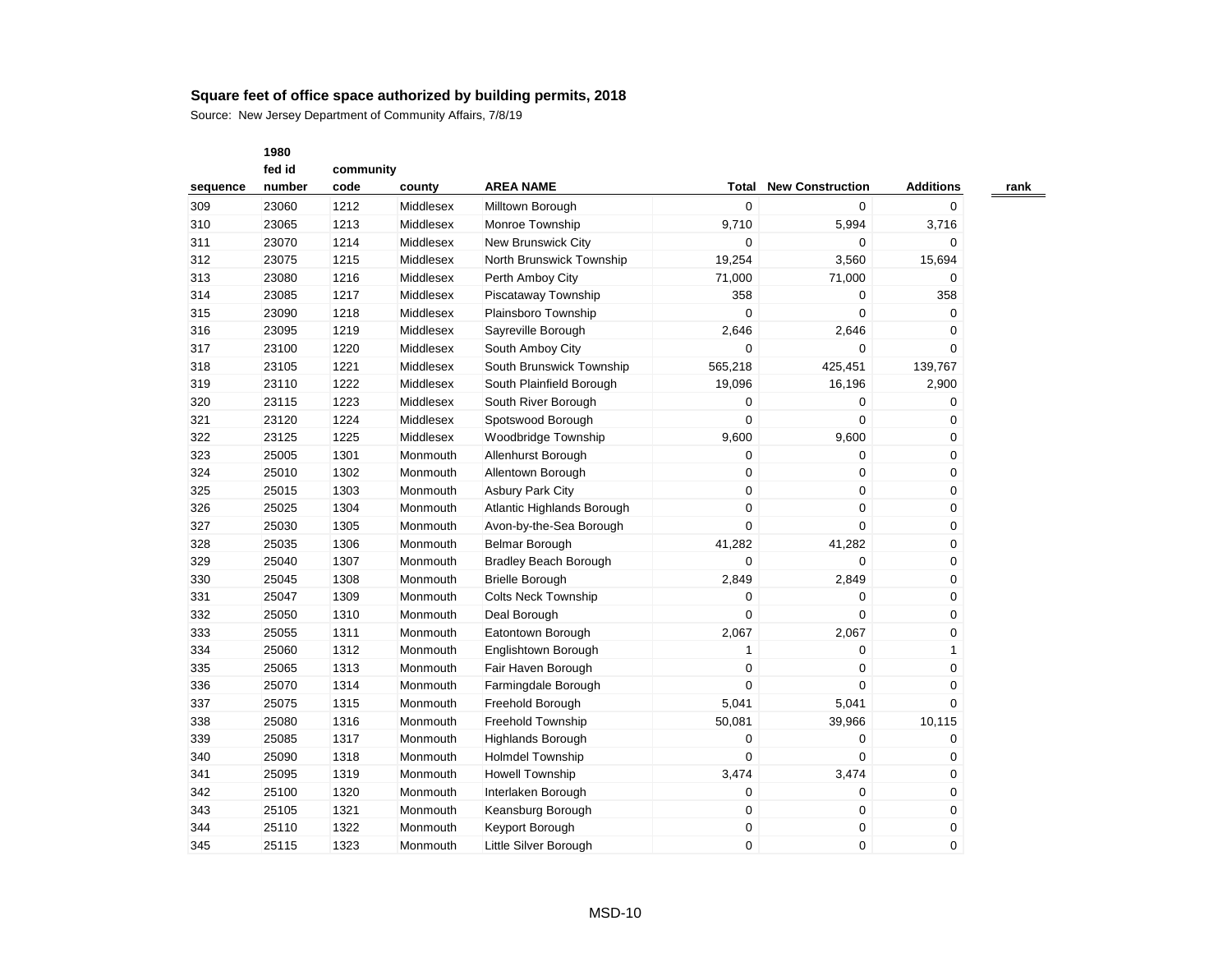Source: New Jersey Department of Community Affairs, 7/8/19

|          | fed id | community |               |                                |                |                         |                  |
|----------|--------|-----------|---------------|--------------------------------|----------------|-------------------------|------------------|
| sequence | number | code      | county        | <b>AREA NAME</b>               | Total          | <b>New Construction</b> | <b>Additions</b> |
| 346      | 25120  | 1324      | Monmouth      | Loch Arbour Village            | 0              | 0                       | 0                |
| 347      | 25125  | 1325      | Monmouth      | Long Branch City               | 25,727         | 24,202                  | 1,525            |
| 348      | 25130  | 1326      | Monmouth      | Manalapan Township             | 17,099         | 16,375                  | 724              |
| 349      | 25135  | 1327      | Monmouth      | Manasquan Borough              | $\mathbf{1}$   | $\mathbf{1}$            | 0                |
| 350      | 25140  | 1328      | Monmouth      | Marlboro Township              | 53,315         | 44,710                  | 8,605            |
| 351      | 25145  | 1329      | Monmouth      | Matawan Borough                | 0              | 0                       | 0                |
| 352      | 25003  | 1330      | Monmouth      | Aberdeen Township              | 0              | 0                       | 0                |
| 353      | 25155  | 1331      | Monmouth      | Middletown Township            | 28,629         | 28,629                  | 0                |
| 354      | 25160  | 1332      | Monmouth      | <b>Millstone Township</b>      | 54,507         | 54,507                  | 0                |
| 355      | 25165  | 1333      | Monmouth      | Monmouth Beach Borough         | 0              | 0                       | 0                |
| 356      | 25170  | 1334      | Monmouth      | Neptune Township               | 105            | 0                       | 105              |
| 357      | 25172  | 1335      | Monmouth      | Neptune City Borough           | 0              | 0                       | 0                |
| 358      | 25247  | 1336      | Monmouth      | <b>Tinton Falls Borough</b>    | 75,901         | 75,901                  | 0                |
| 359      | 25185  | 1337      | Monmouth      | Ocean Township                 | 0              | 0                       | 0                |
| 360      | 25190  | 1338      | Monmouth      | Oceanport Borough              | 0              | $\mathbf 0$             | 0                |
| 361      | 25082  | 1339      | Monmouth      | <b>Hazlet Township</b>         | 3,900          | 3,900                   | 0                |
| 362      | 25200  | 1340      | Monmouth      | Red Bank Borough               | 6,610          | 6,610                   | 0                |
| 363      | 25205  | 1341      | Monmouth      | Roosevelt Borough              | 0              | 0                       | 0                |
| 364      | 25210  | 1342      | Monmouth      | Rumson Borough                 | 5,664          | 5,664                   | 0                |
| 365      | 25215  | 1343      | Monmouth      | Sea Bright Borough             | $\mathbf 0$    | 0                       | 0                |
| 366      | 25220  | 1344      | Monmouth      | Sea Girt Borough               | $\overline{2}$ | 2                       | 0                |
| 367      | 25225  | 1345      | Monmouth      | Shrewsbury Borough             | 6,856          | 6,227                   | 629              |
| 368      | 25230  | 1346      | Monmouth      | Shrewsbury Township            | 0              | 0                       | $\mathbf 0$      |
| 369      | 25235  | 1347      | Monmouth      | Lake Como Borough              | 0              | 0                       | 0                |
| 370      | 25240  | 1348      | Monmouth      | Spring Lake Borough            | 0              | $\mathbf 0$             | 0                |
| 371      | 25245  | 1349      | Monmouth      | Spring Lake Heights Boro       | 0              | 0                       | 0                |
| 372      | 25250  | 1350      | Monmouth      | Union Beach Borough            | $\overline{0}$ | 0                       | 0                |
| 373      | 25255  | 1351      | Monmouth      | <b>Upper Freehold Township</b> | 2,270          | 0                       | 2,270            |
| 374      | 25260  | 1352      | Monmouth      | <b>Wall Township</b>           | 28,200         | 8,200                   | 20,000           |
| 375      | 25265  | 1353      | Monmouth      | West Long Branch Borough       | 928            | 0                       | 928              |
| 376      | 27005  | 1401      | <b>Morris</b> | <b>Boonton Town</b>            | 11,634         | 11,634                  | 0                |
| 377      | 27010  | 1402      | Morris        | Boonton Township               | 0              | 0                       | 0                |
| 378      | 27015  | 1403      | Morris        | <b>Butler Borough</b>          | 0              | 0                       | 0                |
| 379      | 27020  | 1404      | Morris        | Chatham Borough                | 0              | 0                       | 0                |
| 380      | 27025  | 1405      | Morris        | Chatham Township               | 0              | 0                       | 0                |
| 381      | 27030  | 1406      | Morris        | Chester Borough                | 3,971          | 3,771                   | 200              |
| 382      | 27035  | 1407      | Morris        | <b>Chester Township</b>        | 0              | 0                       | 0                |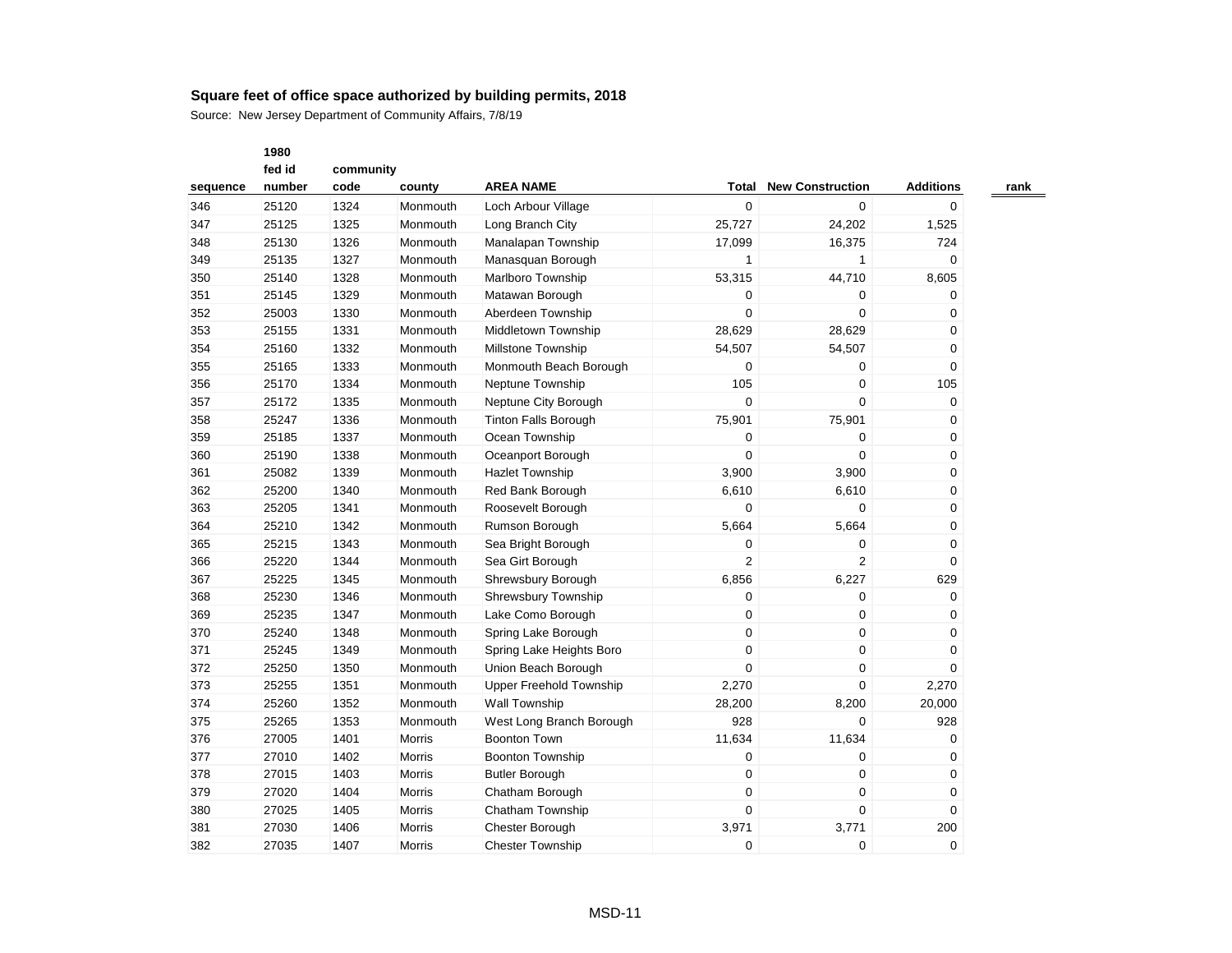|          | 1980   |           |               |                           |                  |                         |                  |
|----------|--------|-----------|---------------|---------------------------|------------------|-------------------------|------------------|
|          | fed id | community |               |                           |                  |                         |                  |
| sequence | number | code      | county        | <b>AREA NAME</b>          | Total            | <b>New Construction</b> | <b>Additions</b> |
| 383      | 27040  | 1408      | Morris        | Denville Township         | 3,761            | 2,425                   | 1,336            |
| 384      | 27045  | 1409      | Morris        | Dover Town                | $\mathbf 0$      | $\pmb{0}$               | $\mathbf 0$      |
| 385      | 27050  | 1410      | Morris        | East Hanover Township     | 3,664            | 3,664                   | $\mathbf 0$      |
| 386      | 27055  | 1411      | <b>Morris</b> | Florham Park Borough      | $\mathbf 0$      | $\Omega$                | $\Omega$         |
| 387      | 27060  | 1412      | Morris        | <b>Hanover Township</b>   | 24,111           | 24,111                  | $\mathbf 0$      |
| 388      | 27065  | 1413      | <b>Morris</b> | <b>Harding Township</b>   | $\mathbf 0$      | $\mathbf 0$             | $\mathbf 0$      |
| 389      | 27070  | 1414      | Morris        | Jefferson Township        | 26,223           | 16,692                  | 9,531            |
| 390      | 27075  | 1415      | Morris        | Kinnelon Borough          | $\mathbf 0$      | 0                       | 0                |
| 391      | 27080  | 1416      | Morris        | Lincoln Park Borough      | $\pmb{0}$        | $\pmb{0}$               | $\mathbf 0$      |
| 392      | 27085  | 1417      | <b>Morris</b> | Madison Borough           | 5,112            | $\mathbf 0$             | 5,112            |
| 393      | 27090  | 1418      | <b>Morris</b> | Mendham Borough           | $\mathbf 0$      | $\mathbf 0$             | $\mathbf 0$      |
| 394      | 27095  | 1419      | Morris        | Mendham Township          | $\mathbf 0$      | $\mathbf 0$             | $\mathbf 0$      |
| 395      | 27100  | 1420      | Morris        | Mine Hill Township        | $\mathbf 0$      | $\mathbf 0$             | $\mathbf 0$      |
| 396      | 27105  | 1421      | Morris        | Montville Township        | $\mathbf 0$      | 0                       | $\mathbf 0$      |
| 397      | 27110  | 1422      | Morris        | Morris Township           | 11,022           | 58                      | 10,964           |
| 398      | 27115  | 1423      | Morris        | Morris Plains Borough     | 58,214           | 58,214                  | $\Omega$         |
| 399      | 27120  | 1424      | Morris        | Morristown Town           | 4,594            | 3,067                   | 1,527            |
| 400      | 27125  | 1425      | <b>Morris</b> | Mountain Lakes Borough    | $\mathbf 0$      | 0                       | $\Omega$         |
| 401      | 27130  | 1426      | Morris        | Mount Arlington Borough   | $\mathbf 0$      | $\mathbf 0$             | $\Omega$         |
| 402      | 27135  | 1427      | Morris        | Mount Olive Township      | $\mathbf 0$      | $\mathbf 0$             | $\Omega$         |
| 403      | 27140  | 1428      | Morris        | Netcong Borough           | 9,670            | 0                       | 9,670            |
| 404      | 27145  | 1429      | Morris        | Parsippany-Troy Hills Twp | 97,670           | 97,670                  | 0                |
| 405      | 27150  | 1430      | Morris        | Long Hill Township        | $\boldsymbol{0}$ | 0                       | $\mathbf 0$      |
| 406      | 27155  | 1431      | Morris        | Pequannock Township       | 860              | 860                     | $\Omega$         |
| 407      | 27160  | 1432      | <b>Morris</b> | Randolph Township         | 4,034            | $\mathbf 0$             | 4,034            |
| 408      | 27165  | 1433      | <b>Morris</b> | Riverdale Borough         | $\mathbf 0$      | 0                       | 0                |
| 409      | 27170  | 1434      | Morris        | Rockaway Borough          | 5                | 5                       | $\mathbf 0$      |
| 410      | 27175  | 1435      | Morris        | Rockaway Township         | 635              | 0                       | 635              |
| 411      | 27180  | 1436      | Morris        | Roxbury Township          | 23,072           | 3,750                   | 19,322           |
| 412      | 27185  | 1437      | Morris        | Victory Gardens Borough   | $\mathbf 0$      | $\Omega$                | 0                |
| 413      | 27190  | 1438      | Morris        | Washington Township       | 2,970            | 2,970                   | 0                |
| 414      | 27195  | 1439      | Morris        | <b>Wharton Borough</b>    | $\mathbf 0$      | 0                       | 0                |
| 415      | 29005  | 1501      | Ocean         | Barnegat Light Borough    | $\boldsymbol{0}$ | $\pmb{0}$               | 0                |
| 416      | 29010  | 1502      | Ocean         | Bay Head Borough          | $\mathbf 0$      | $\mathbf 0$             | $\mathbf 0$      |
| 417      | 29015  | 1503      | Ocean         | Beach Haven Borough       | 1                | 1                       | $\mathbf 0$      |
| 418      | 29020  | 1504      | Ocean         | Beachwood Borough         | 329              | 0                       | 329              |
| 419      | 29025  | 1505      | Ocean         | <b>Berkeley Township</b>  | 28.600           | 28.600                  | $\Omega$         |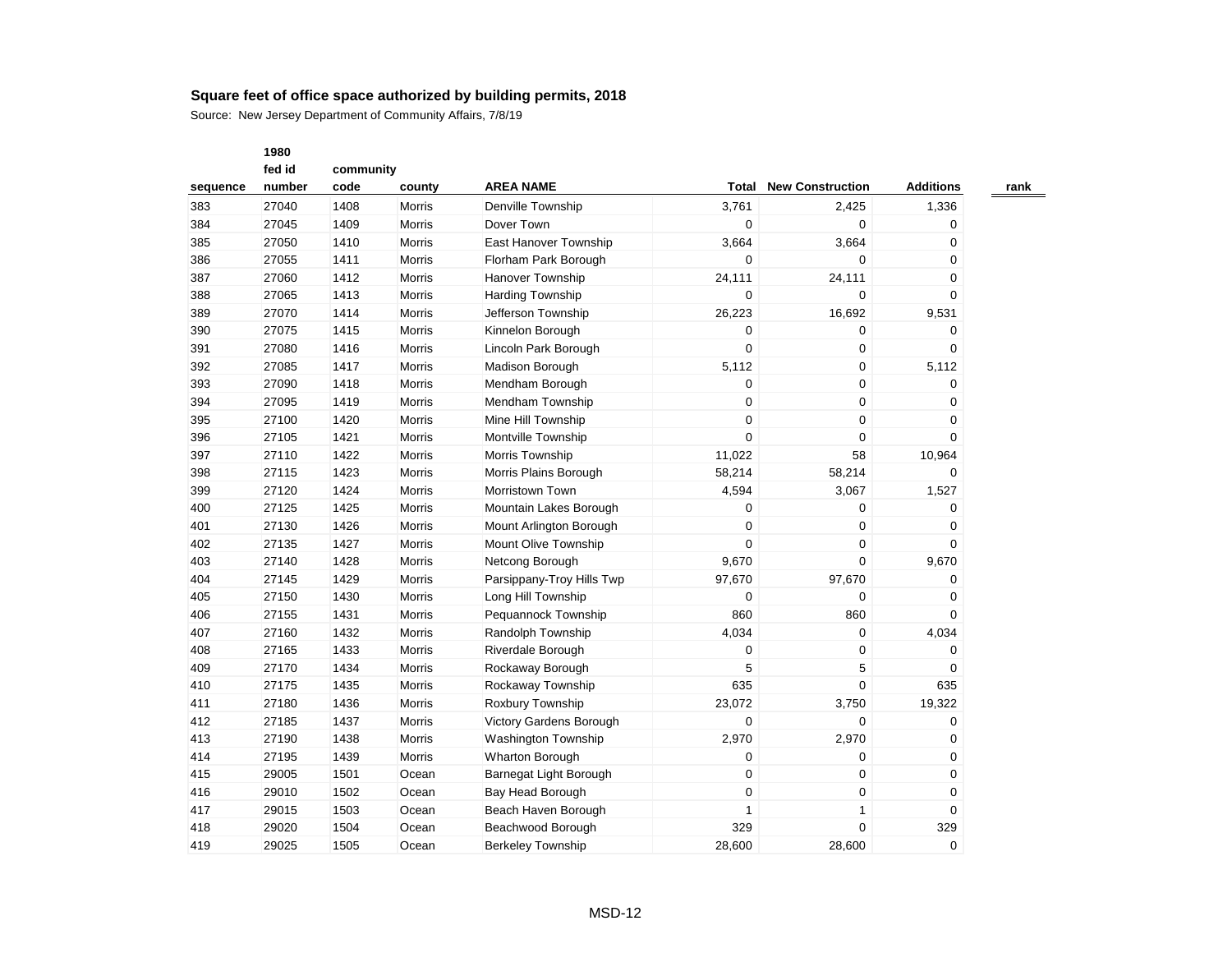Source: New Jersey Department of Community Affairs, 7/8/19

|          | fed id | community |         |                              |                  |                         |                                                                                                                                                                       |  |
|----------|--------|-----------|---------|------------------------------|------------------|-------------------------|-----------------------------------------------------------------------------------------------------------------------------------------------------------------------|--|
| sequence | number | code      | county  | <b>AREA NAME</b>             | Total            | <b>New Construction</b> | <b>Additions</b><br>5,810<br>0<br>0<br>0<br>$\Omega$<br>5,940<br>0<br>1,977<br>43,021<br>2<br>0<br>0<br>0<br>0<br>0<br>0<br>0<br>0<br>0<br>0<br>0<br>0<br>0<br>0<br>0 |  |
| 420      | 29030  | 1506      | Ocean   | <b>Brick Township</b>        | 13,227           | 7,417                   |                                                                                                                                                                       |  |
| 421      | 29035  | 1507      | Ocean   | <b>Toms River Township</b>   | 55,289           | 55,289                  |                                                                                                                                                                       |  |
| 422      | 29040  | 1508      | Ocean   | Eagleswood Township          | 0                | 0                       |                                                                                                                                                                       |  |
| 423      | 29045  | 1509      | Ocean   | Harvey Cedars Borough        | 0                | 0                       |                                                                                                                                                                       |  |
| 424      | 29050  | 1510      | Ocean   | Island Heights Borough       | 0                | $\Omega$                |                                                                                                                                                                       |  |
| 425      | 29055  | 1511      | Ocean   | Jackson Township             | 95,464           | 89,524                  |                                                                                                                                                                       |  |
| 426      | 29060  | 1512      | Ocean   | Lacey Township               | 4,320            | 4,320                   |                                                                                                                                                                       |  |
| 427      | 29065  | 1513      | Ocean   | Lakehurst Borough            | 1,977            | 0                       |                                                                                                                                                                       |  |
| 428      | 29070  | 1514      | Ocean   | Lakewood Township            | 209,999          | 166,978                 |                                                                                                                                                                       |  |
| 429      | 29075  | 1515      | Ocean   | Lavallette Borough           | 257              | 255                     |                                                                                                                                                                       |  |
| 430      | 29080  | 1516      | Ocean   | Little Egg Harbor Township   | 3,560            | 3,560                   |                                                                                                                                                                       |  |
| 431      | 29085  | 1517      | Ocean   | Long Beach Township          | 0                | 0                       |                                                                                                                                                                       |  |
| 432      | 29090  | 1518      | Ocean   | Manchester Township          | 0                | 0                       |                                                                                                                                                                       |  |
| 433      | 29095  | 1519      | Ocean   | Mantoloking Borough          | $\mathbf 0$      | 0                       |                                                                                                                                                                       |  |
| 434      | 29102  | 1520      | Ocean   | Ocean Township               | 5,574            | 5,574                   |                                                                                                                                                                       |  |
| 435      | 29105  | 1521      | Ocean   | Ocean Gate Borough           | 0                | 0                       |                                                                                                                                                                       |  |
| 436      | 29110  | 1522      | Ocean   | Pine Beach Borough           | $\mathbf 0$      | 0                       |                                                                                                                                                                       |  |
| 437      | 29115  | 1523      | Ocean   | <b>Plumsted Township</b>     | $\mathbf 0$      | 0                       |                                                                                                                                                                       |  |
| 438      | 29120  | 1524      | Ocean   | Point Pleasant Borough       | 4,143            | 4,143                   |                                                                                                                                                                       |  |
| 439      | 29123  | 1525      | Ocean   | Point Pleasant Beach Boro    | $\mathbf 0$      | 0                       |                                                                                                                                                                       |  |
| 440      | 29130  | 1526      | Ocean   | Seaside Heights Borough      | $\mathbf 0$      | 0                       |                                                                                                                                                                       |  |
| 441      | 29135  | 1527      | Ocean   | Seaside Park Borough         | 0                | 0                       |                                                                                                                                                                       |  |
| 442      | 29140  | 1528      | Ocean   | Ship Bottom Borough          | $\mathbf 0$      | 0                       |                                                                                                                                                                       |  |
| 443      | 29145  | 1529      | Ocean   | South Toms River Borough     | $\mathbf 0$      | 0                       |                                                                                                                                                                       |  |
| 444      | 29150  | 1530      | Ocean   | <b>Stafford Township</b>     | 15,437           | 15,437                  |                                                                                                                                                                       |  |
| 445      | 29155  | 1531      | Ocean   | Surf City Borough            | 0                | 0                       | 0                                                                                                                                                                     |  |
| 446      | 29160  | 1532      | Ocean   | <b>Tuckerton Borough</b>     | $\mathbf 0$      | 0                       | $\mathbf 0$                                                                                                                                                           |  |
| 447      | 29003  | 1533      | Ocean   | <b>Barnegat Township</b>     | 3,589            | 2,773                   | 816                                                                                                                                                                   |  |
| 448      | 31005  | 1601      | Passaic | <b>Bloomingdale Borough</b>  | $\Omega$         | $\Omega$                | $\Omega$                                                                                                                                                              |  |
| 449      | 31010  | 1602      | Passaic | <b>Clifton City</b>          | 7,815            | 6,471                   | 1,344                                                                                                                                                                 |  |
| 450      | 31015  | 1603      | Passaic | Haledon Borough              | $\boldsymbol{0}$ | 0                       | 0                                                                                                                                                                     |  |
| 451      | 31020  | 1604      | Passaic | Hawthorne Borough            | $\Omega$         | $\Omega$                | 0                                                                                                                                                                     |  |
| 452      | 31025  | 1605      | Passaic | <b>Little Falls Township</b> | 4,205            | 4,202                   | 3                                                                                                                                                                     |  |
| 453      | 31030  | 1606      | Passaic | North Haledon Borough        | 1,738            | 0                       | 1,738                                                                                                                                                                 |  |
| 454      | 31035  | 1607      | Passaic | Passaic City                 | 1,827            | 1,827                   | 0                                                                                                                                                                     |  |
| 455      | 31040  | 1608      | Passaic | Paterson City                | 179,207          | 142,239                 | 36,968                                                                                                                                                                |  |
| 456      | 31045  | 1609      | Passaic | Pompton Lakes Borough        | 968              | 968                     | 0                                                                                                                                                                     |  |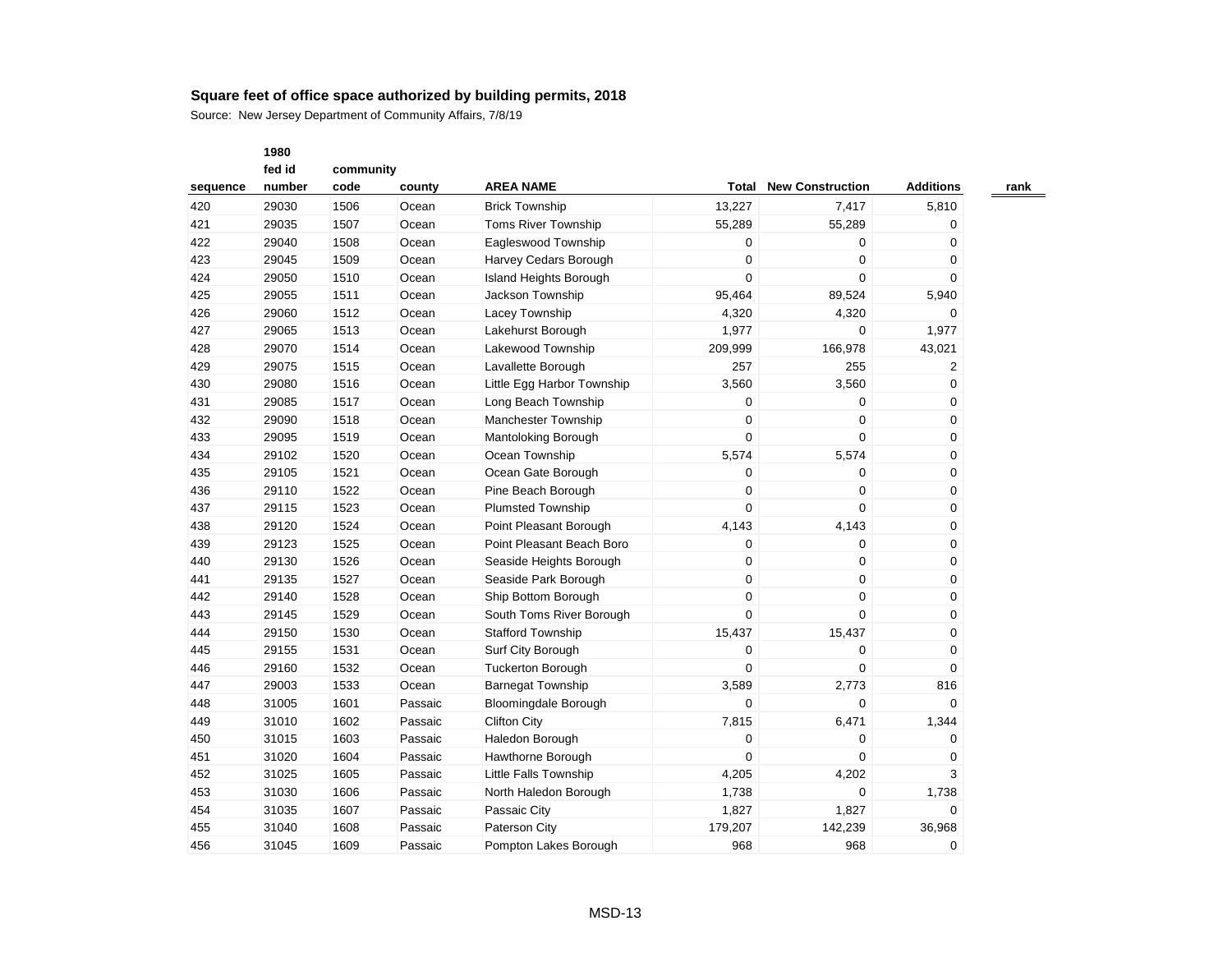|          | 1980   |           |          |                                  |                  |                         |                  |
|----------|--------|-----------|----------|----------------------------------|------------------|-------------------------|------------------|
|          | fed id | community |          |                                  |                  |                         |                  |
| sequence | number | code      | county   | <b>AREA NAME</b>                 | Total            | <b>New Construction</b> | <b>Additions</b> |
| 457      | 31050  | 1610      | Passaic  | Prospect Park Borough            | 800              | 0                       | 800              |
| 458      | 31055  | 1611      | Passaic  | Ringwood Borough                 | $\mathbf 0$      | 0                       | 0                |
| 459      | 31060  | 1612      | Passaic  | <b>Totowa Borough</b>            | 140,003          | 0                       | 140,003          |
| 460      | 31065  | 1613      | Passaic  | Wanaque Borough                  | 0                | 0                       | 0                |
| 461      | 31070  | 1614      | Passaic  | <b>Wayne Township</b>            | 43,683           | 43,683                  | 0                |
| 462      | 31075  | 1615      | Passaic  | West Milford Township            | 2,557            | 0                       | 2,557            |
| 463      | 31080  | 1616      | Passaic  | Woodland Park Borough            | 2,850            | 2,850                   | 0                |
| 464      | 33005  | 1701      | Salem    | Alloway Township                 | $\mathbf 0$      | 0                       | 0                |
| 465      | 33010  | 1702      | Salem    | Elmer Borough                    | $\mathbf 0$      | $\mathbf 0$             | 0                |
| 466      | 33015  | 1703      | Salem    | Elsinboro Township               | $\mathbf 0$      | 0                       | 0                |
| 467      | 33020  | 1704      | Salem    | Lower Alloways Creek Twp         | $\mathbf 0$      | 0                       | 0                |
| 468      | 33030  | 1705      | Salem    | Mannington Township              | 11,869           | 11,869                  | 0                |
| 469      | 33035  | 1706      | Salem    | Oldmans Township                 | $\pmb{0}$        | 0                       | 0                |
| 470      | 33040  | 1707      | Salem    | Penns Grove Borough              | $\mathbf 0$      | 0                       | 0                |
| 471      | 33042  | 1708      | Salem    | Pennsville Township              | 1,344            | 1,344                   | 0                |
| 472      | 33045  | 1709      | Salem    | Pilesgrove Township              | $\mathbf 0$      | 0                       | 0                |
| 473      | 33050  | 1710      | Salem    | Pittsgrove Township              | $\mathbf 0$      | 0                       | 0                |
| 474      | 33055  | 1711      | Salem    | Quinton Township                 | $\mathbf 0$      | 0                       | 0                |
| 475      | 33060  | 1712      | Salem    | Salem City                       | $\mathbf 0$      | 0                       | 0                |
| 476      | 33007  | 1713      | Salem    | <b>Carneys Point Township</b>    | 0                | 0                       | 0                |
| 477      | 33070  | 1714      | Salem    | <b>Upper Pittsgrove Township</b> | 2,480            | 2,480                   | 0                |
| 478      | 33075  | 1715      | Salem    | Woodstown Borough                | $\mathbf 0$      | $\mathbf 0$             | 0                |
| 479      | 35005  | 1801      | Somerset | <b>Bedminster Township</b>       | $\mathbf 0$      | 0                       | 0                |
| 480      | 35010  | 1802      | Somerset | <b>Bernards Township</b>         | 10,356           | 0                       | 10,356           |
| 481      | 35015  | 1803      | Somerset | Bernardsville Borough            | 1,920            | 1,920                   | 0                |
| 482      | 35020  | 1804      | Somerset | Bound Brook Borough              | $\mathbf 0$      | $\Omega$                | $\Omega$         |
| 483      | 35025  | 1805      | Somerset | <b>Branchburg Township</b>       | 6,296            | 3,278                   | 3,018            |
| 484      | 35030  | 1806      | Somerset | <b>Bridgewater Township</b>      | 3,344            | 3,344                   | 0                |
| 485      | 35035  | 1807      | Somerset | Far Hills Borough                | $\mathbf 0$      | $\mathbf 0$             | 0                |
| 486      | 35040  | 1808      | Somerset | Franklin Township                | 12,002           | 12,002                  | 0                |
| 487      | 35045  | 1809      | Somerset | Green Brook Township             | 10,400           | 10,400                  | 0                |
| 488      | 35050  | 1810      | Somerset | Hillsborough Township            | $\mathbf 0$      | 0                       | 0                |
| 489      | 35055  | 1811      | Somerset | Manville Borough                 | $\boldsymbol{0}$ | 0                       | 0                |
| 490      | 35060  | 1812      | Somerset | Millstone Borough                | $\mathbf 0$      | $\Omega$                | 0                |
| 491      | 35065  | 1813      | Somerset | Montgomery Township              | 3,860            | 3,860                   | 0                |
| 492      | 35070  | 1814      | Somerset | North Plainfield Borough         | 0                | 0                       | 0                |
| 493      | 35075  | 1815      | Somerset | Peapack and Gladstone Boroud     | $\mathbf 0$      | 0                       | $\Omega$         |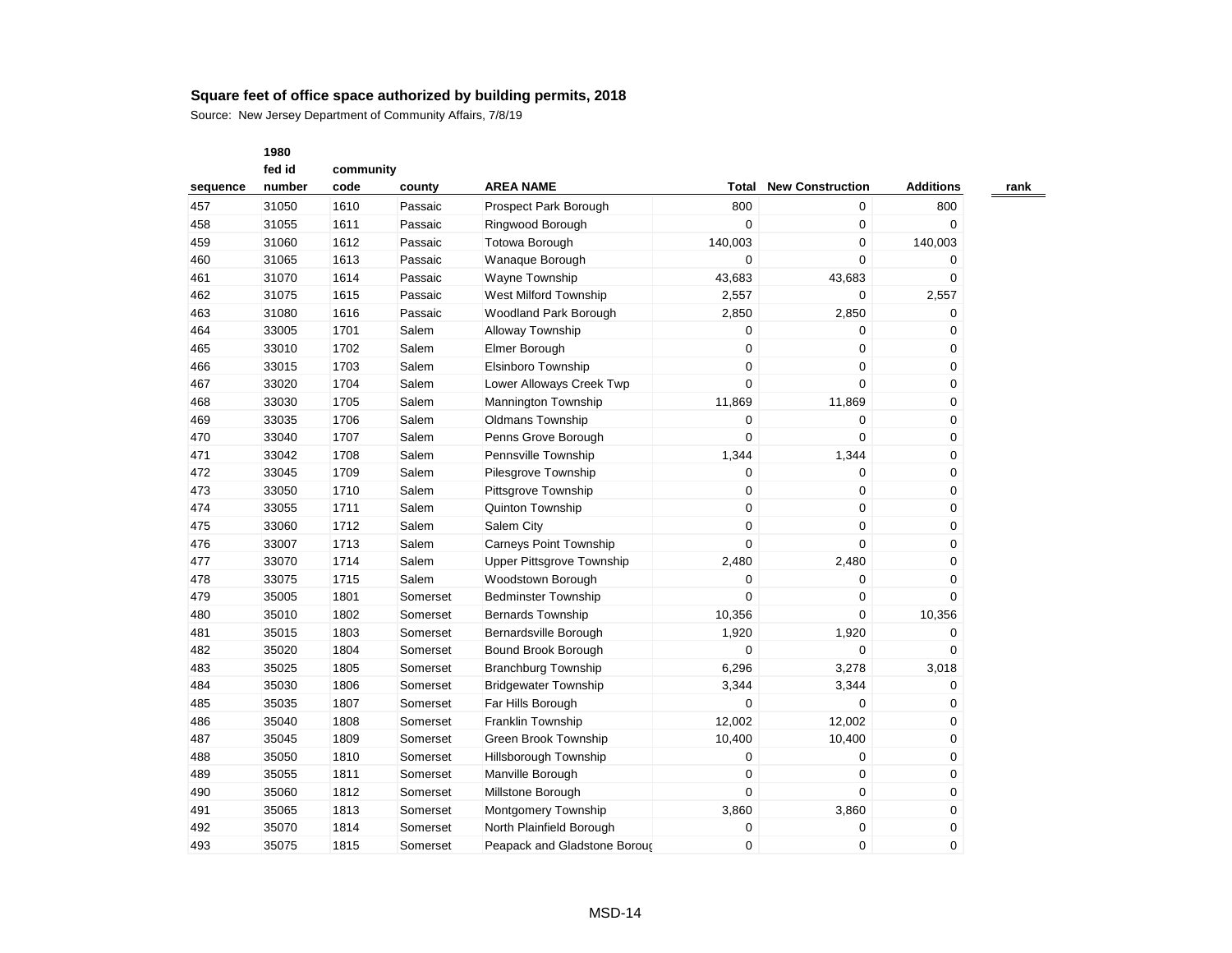Source: New Jersey Department of Community Affairs, 7/8/19

|          | fed id | community |               |                                  |                |                         |                  |  |
|----------|--------|-----------|---------------|----------------------------------|----------------|-------------------------|------------------|--|
| sequence | number | code      | county        | <b>AREA NAME</b>                 | Total          | <b>New Construction</b> | <b>Additions</b> |  |
| 494      | 35080  | 1816      | Somerset      | Raritan Borough                  | 131,656        | 131,656                 | 0                |  |
| 495      | 35085  | 1817      | Somerset      | Rocky Hill Borough               | $\mathbf 0$    | 0                       | $\mathbf 0$      |  |
| 496      | 35090  | 1818      | Somerset      | Somerville Borough               | 3,439          | 0                       | 3,439            |  |
| 497      | 35095  | 1819      | Somerset      | South Bound Brook Boro           | $\mathbf 0$    | 0                       | 0                |  |
| 498      | 35100  | 1820      | Somerset      | Warren Township                  | 38,300         | 38,000                  | 300              |  |
| 499      | 35105  | 1821      | Somerset      | Watchung Borough                 | $\pmb{0}$      | $\pmb{0}$               | 0                |  |
| 500      | 37005  | 1901      | <b>Sussex</b> | Andover Borough                  | 0              | 0                       | 0                |  |
| 501      | 37010  | 1902      | <b>Sussex</b> | Andover Township                 | 1              | 0                       | 1                |  |
| 502      | 37015  | 1903      | <b>Sussex</b> | <b>Branchville Borough</b>       | $\mathbf 0$    | 0                       | 0                |  |
| 503      | 37020  | 1904      | <b>Sussex</b> | <b>Byram Township</b>            | $\overline{0}$ | 0                       | 0                |  |
| 504      | 37025  | 1905      | <b>Sussex</b> | Frankford Township               | 53,656         | 53,655                  | 1                |  |
| 505      | 37030  | 1906      | <b>Sussex</b> | Franklin Borough                 | $\pmb{0}$      | 0                       | 0                |  |
| 506      | 37035  | 1907      | <b>Sussex</b> | Fredon Township                  | $\pmb{0}$      | 0                       | 0                |  |
| 507      | 37040  | 1908      | <b>Sussex</b> | <b>Green Township</b>            | $\pmb{0}$      | 0                       | 0                |  |
| 508      | 37045  | 1909      | <b>Sussex</b> | Hamburg Borough                  | $\overline{0}$ | 0                       | 0                |  |
| 509      | 37050  | 1910      | <b>Sussex</b> | <b>Hampton Township</b>          | 1,800          | 0                       | 1,800            |  |
| 510      | 37055  | 1911      | <b>Sussex</b> | <b>Hardyston Township</b>        | $\mathbf 0$    | 0                       | 0                |  |
| 511      | 37060  | 1912      | <b>Sussex</b> | <b>Hopatcong Borough</b>         | $\pmb{0}$      | 0                       | 0                |  |
| 512      | 37065  | 1913      | Sussex        | Lafayette Township               | 2              | 0                       | 2                |  |
| 513      | 37070  | 1914      | <b>Sussex</b> | Montague Township                | $\mathbf 0$    | 0                       | 0                |  |
| 514      | 37075  | 1915      | <b>Sussex</b> | Newton Town                      | $\pmb{0}$      | 0                       | 0                |  |
| 515      | 37080  | 1916      | <b>Sussex</b> | Ogdensburg Borough               | $\mathbf 0$    | 0                       | 0                |  |
| 516      | 37085  | 1917      | <b>Sussex</b> | Sandyston Township               | 0              | 0                       | 0                |  |
| 517      | 37090  | 1918      | Sussex        | Sparta Township                  | 3,990          | 0                       | 3,990            |  |
| 518      | 37095  | 1919      | <b>Sussex</b> | Stanhope Borough                 | 0              | $\pmb{0}$               | 0                |  |
| 519      | 37100  | 1920      | <b>Sussex</b> | <b>Stillwater Township</b>       | $\pmb{0}$      | $\pmb{0}$               | 0                |  |
| 520      | 37105  | 1921      | <b>Sussex</b> | Sussex Borough                   | $\Omega$       | 0                       | 0                |  |
| 521      | 37110  | 1922      | <b>Sussex</b> | Vernon Township                  | 1,920          | 0                       | 1,920            |  |
| 522      | 37115  | 1923      | <b>Sussex</b> | <b>Walpack Township</b>          | $\overline{0}$ | $\mathbf 0$             | 0                |  |
| 523      | 37120  | 1924      | Sussex        | <b>Wantage Township</b>          | 672            | 672                     | 0                |  |
| 524      | 39005  | 2001      | Union         | <b>Berkeley Heights Township</b> | 25,697         | 20,085                  | 5,612            |  |
| 525      | 39010  | 2002      | Union         | <b>Clark Township</b>            | $\pmb{0}$      | 0                       | 0                |  |
| 526      | 39015  | 2003      | Union         | Cranford Township                | 0              | 0                       | 0                |  |
| 527      | 39020  | 2004      | Union         | <b>Elizabeth City</b>            | 25,808         | 25,808                  | 0                |  |
| 528      | 39025  | 2005      | Union         | Fanwood Borough                  | $\mathbf 0$    | 0                       | 0                |  |
| 529      | 39030  | 2006      | Union         | Garwood Borough                  | $\mathbf 0$    | 0                       | 0                |  |
| 530      | 39035  | 2007      | Union         | <b>Hillside Township</b>         | 0              | 0                       | $\mathbf 0$      |  |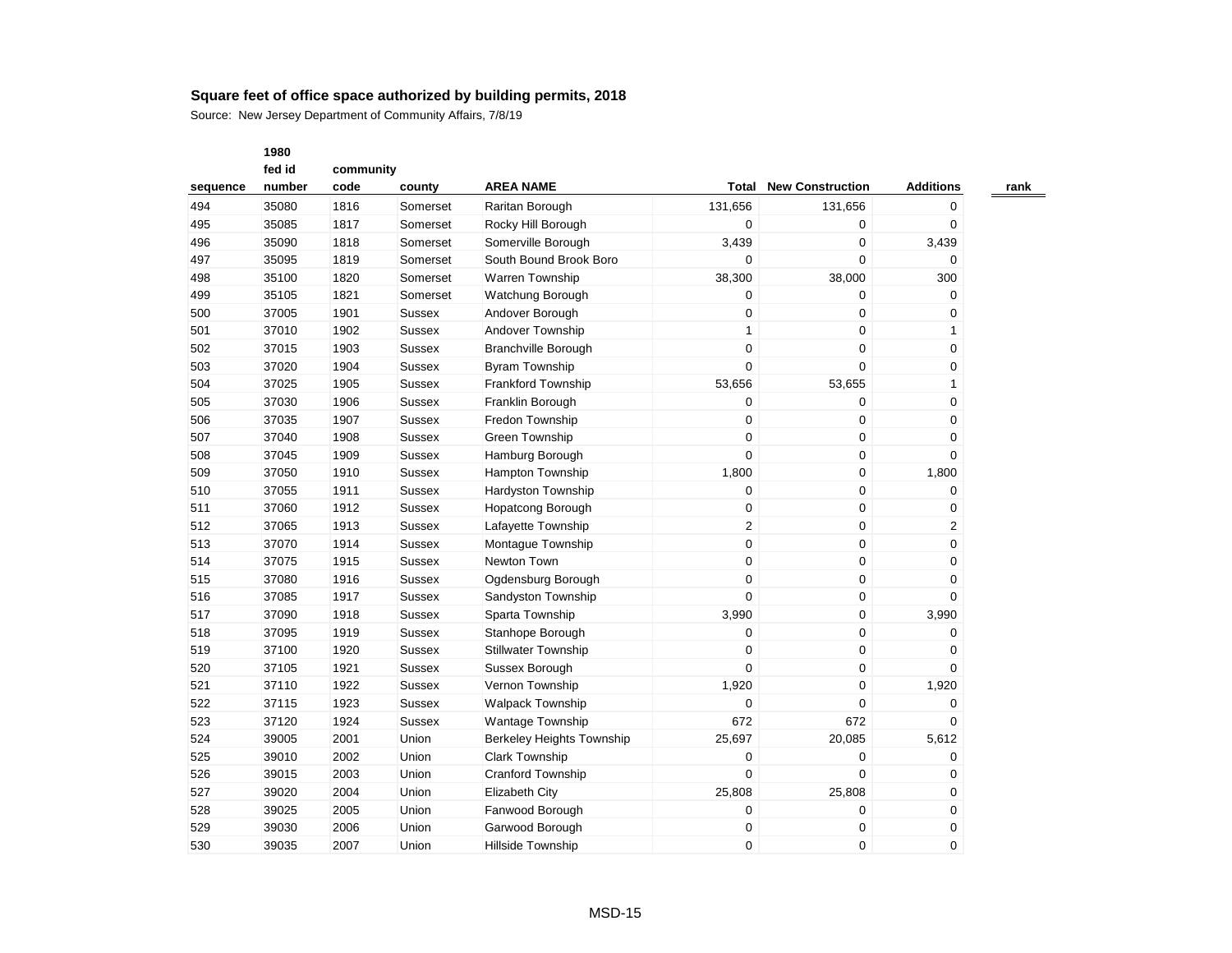|          | 1980   |           |        |                            |                   |                         |                  |
|----------|--------|-----------|--------|----------------------------|-------------------|-------------------------|------------------|
|          | fed id | community |        |                            |                   |                         |                  |
| sequence | number | code      | county | <b>AREA NAME</b>           | <b>Total</b>      | <b>New Construction</b> | <b>Additions</b> |
| 531      | 39040  | 2008      | Union  | Kenilworth Borough         | $\mathbf 0$       | 0                       | 0                |
| 532      | 39045  | 2009      | Union  | <b>Linden City</b>         | 26,216            | 0                       | 26,216           |
| 533      | 39050  | 2010      | Union  | Mountainside Borough       | 0                 | 0                       | 0                |
| 534      | 39055  | 2011      | Union  | New Providence Borough     | 0                 | 0                       | $\Omega$         |
| 535      | 39060  | 2012      | Union  | <b>Plainfield City</b>     | $\boldsymbol{0}$  | 0                       | 0                |
| 536      | 39065  | 2013      | Union  | <b>Rahway City</b>         | $\mathbf 0$       | 0                       | 0                |
| 537      | 39070  | 2014      | Union  | Roselle Borough            | $\mathbf 0$       | 0                       | $\mathbf 0$      |
| 538      | 39075  | 2015      | Union  | Roselle Park Borough       | 353               | 0                       | 353              |
| 539      | 39080  | 2016      | Union  | Scotch Plains Township     | 4,800             | 4,800                   | 0                |
| 540      | 39085  | 2017      | Union  | Springfield Township       | 1,401             | 1,401                   | 0                |
| 541      | 39090  | 2018      | Union  | <b>Summit City</b>         | 14,704            | 0                       | 14,704           |
| 542      | 39095  | 2019      | Union  | Union Township             | 1,346             | 1,344                   | 2                |
| 543      | 39100  | 2020      | Union  | <b>Westfield Town</b>      | 2,086             | 0                       | 2,086            |
| 544      | 39105  | 2021      | Union  | <b>Winfield Township</b>   | 0                 | 0                       | 0                |
| 545      | 41005  | 2101      | Warren | <b>Allamuchy Township</b>  | $\mathbf 0$       | 0                       | 0                |
| 546      | 41010  | 2102      | Warren | Alpha Borough              | $\mathbf 0$       | 0                       | 0                |
| 547      | 41015  | 2103      | Warren | <b>Belvidere Town</b>      | $\mathbf 0$       | 0                       | $\mathbf 0$      |
| 548      | 41020  | 2104      | Warren | <b>Blairstown Township</b> | $\pmb{0}$         | 0                       | $\mathbf 0$      |
| 549      | 41025  | 2105      | Warren | Franklin Township          | $\mathbf 0$       | 0                       | 0                |
| 550      | 41030  | 2106      | Warren | Frelinghuysen Township     | $\boldsymbol{0}$  | 0                       | 0                |
| 551      | 41035  | 2107      | Warren | <b>Greenwich Township</b>  | 276               | 2                       | 274              |
| 552      | 41040  | 2108      | Warren | <b>Hackettstown Town</b>   | $\mathbf 0$       | 0                       | $\mathbf 0$      |
| 553      | 41045  | 2109      | Warren | <b>Hardwick Township</b>   | $\boldsymbol{0}$  | 0                       | 0                |
| 554      | 41050  | 2110      | Warren | <b>Harmony Township</b>    | $\mathbf 0$       | 0                       | 0                |
| 555      | 41055  | 2111      | Warren | Hope Township              | $\mathbf 0$       | 0                       | 0                |
| 556      | 41060  | 2112      | Warren | Independence Township      | $\mathbf 0$       | 0                       | 0                |
| 557      | 41065  | 2113      | Warren | Knowlton Township          | $\mathbf 0$       | 0                       | $\mathbf 0$      |
| 558      | 41070  | 2114      | Warren | Liberty Township           | $\mathbf 0$       | 0                       | $\mathbf 0$      |
| 559      | 41075  | 2115      | Warren | Lopatcong Township         | 1,600             | 1,600                   | 0                |
| 560      | 41080  | 2116      | Warren | Mansfield Township         | $\boldsymbol{0}$  | 0                       | 0                |
| 561      | 41085  | 2117      | Warren | Oxford Township            | $\Omega$          | 0                       | 0                |
| 562      | 41090  | 2118      | Warren | Pahaquary Township         | See Hardwick Twp. |                         |                  |
| 563      | 41095  | 2119      | Warren | Phillipsburg Town          | 76                | 0                       | 76               |
| 564      | 41100  | 2120      | Warren | Pohatcong Township         | $\mathbf 0$       | 0                       | $\mathbf 0$      |
| 565      | 41105  | 2121      | Warren | Washington Borough         | $\mathbf 0$       | 0                       | 0                |
| 566      | 41110  | 2122      | Warren | <b>Washington Township</b> | 7,914             | 7,914                   | 0                |
| 567      | 41115  | 2123      | Warren | White Township             | 312               | $\Omega$                | 312              |